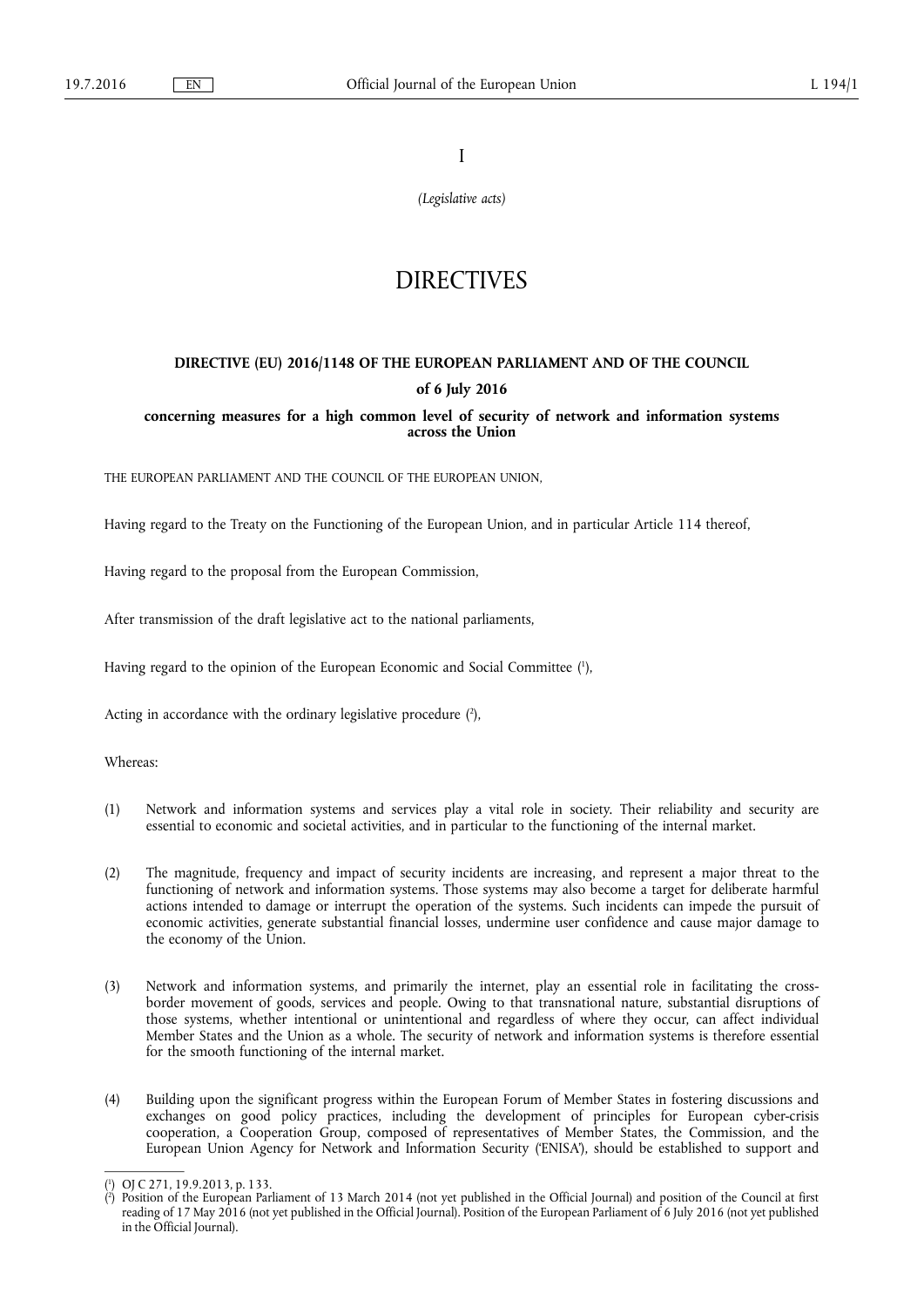facilitate strategic cooperation between the Member States regarding the security of network and information systems. For that group to be effective and inclusive, it is essential that all Member States have minimum capabilities and a strategy ensuring a high level of security of network and information systems in their territory. In addition, security and notification requirements should apply to operators of essential services and to digital service providers to promote a culture of risk management and ensure that the most serious incidents are reported.

- (5) The existing capabilities are not sufficient to ensure a high level of security of network and information systems within the Union. Member States have very different levels of preparedness, which has led to fragmented approaches across the Union. This results in an unequal level of protection of consumers and businesses, and undermines the overall level of security of network and information systems within the Union. Lack of common requirements on operators of essential services and digital service providers in turn makes it impossible to set up a global and effective mechanism for cooperation at Union level. Universities and research centres have a decisive role to play in spurring research, development and innovation in those areas.
- (6) Responding effectively to the challenges of the security of network and information systems therefore requires a global approach at Union level covering common minimum capacity building and planning requirements, exchange of information, cooperation and common security requirements for operators of essential services and digital service providers. However, operators of essential services and digital service providers are not precluded from implementing security measures that are stricter than those provided for under this Directive.
- (7) To cover all relevant incidents and risks, this Directive should apply to both operators of essential services and digital service providers. However, the obligations on operators of essential services and digital service providers should not apply to undertakings providing public communication networks or publicly available electronic communication services within the meaning of Directive 2002/21/EC of the European Parliament and of the Council ( 1 ), which are subject to the specific security and integrity requirements laid down in that Directive, nor should they apply to trust service providers within the meaning of Regulation (EU) No 910/2014 of the European Parliament and of the Council ( 2 ), which are subject to the security requirements laid down in that Regulation.
- (8) This Directive should be without prejudice to the possibility for each Member State to take the necessary measures to ensure the protection of the essential interests of its security, to safeguard public policy and public security, and to allow for the investigation, detection and prosecution of criminal offences. In accordance with Article 346 of the Treaty on the Functioning of the European Union (TFEU), no Member State is to be obliged to supply information the disclosure of which it considers to be contrary to the essential interests of its security. In this context, Council Decision 2013/488/EU ( 3 ) and non-disclosure agreements, or informal non-disclosure agreements such as the Traffic Light Protocol, are of relevance.
- (9) Certain sectors of the economy are already regulated or may be regulated in the future by sector-specific Union legal acts that include rules related to the security of network and information systems. Whenever those Union legal acts contain provisions imposing requirements concerning the security of network and information systems or notifications of incidents, those provisions should apply if they contain requirements which are at least equivalent in effect to the obligations contained in this Directive. Member States should then apply the provisions of such sector-specific Union legal acts, including those relating to jurisdiction, and should not carry out the identification process for operators of essential services as defined by this Directive. In this context, Member States should provide information to the Commission on the application of such *lex specialis* provisions. In determining whether the requirements on the security of network and information systems and the notification of incidents contained in sector-specific Union legal acts are equivalent to those contained in this Directive, regard should only be had to the provisions of relevant Union legal acts and their application in the Member States.
- (10) In the water transport sector, security requirements for companies, ships, port facilities, ports and vessel traffic services under Union legal acts cover all operations, including radio and telecommunication systems, computer systems and networks. Part of the mandatory procedures to be followed includes the reporting of all incidents and should therefore be considered as *lex specialis*, in so far as those requirements are at least equivalent to the corresponding provisions of this Directive.

<sup>(</sup> 1 ) Directive 2002/21/EC of the European Parliament and of the Council of 7 March 2002 on a common regulatory framework for electronic communications networks and services (Framework Directive) (OJ L 108, 24.4.2002, p. 33).

<sup>(</sup> 2 ) Regulation (EU) No 910/2014 of the European Parliament and of the Council of 23 July 2014 on electronic identification and trust services for electronic transactions in the internal market and repealing Directive 1999/93/EC (OJ L 257, 28.8.2014, p. 73).

<sup>(</sup> 3 ) Council Decision 2013/488/EU of 23 September 2013 on the security rules for protecting EU classified information (OJ L 274, 15.10.2013, p. 1).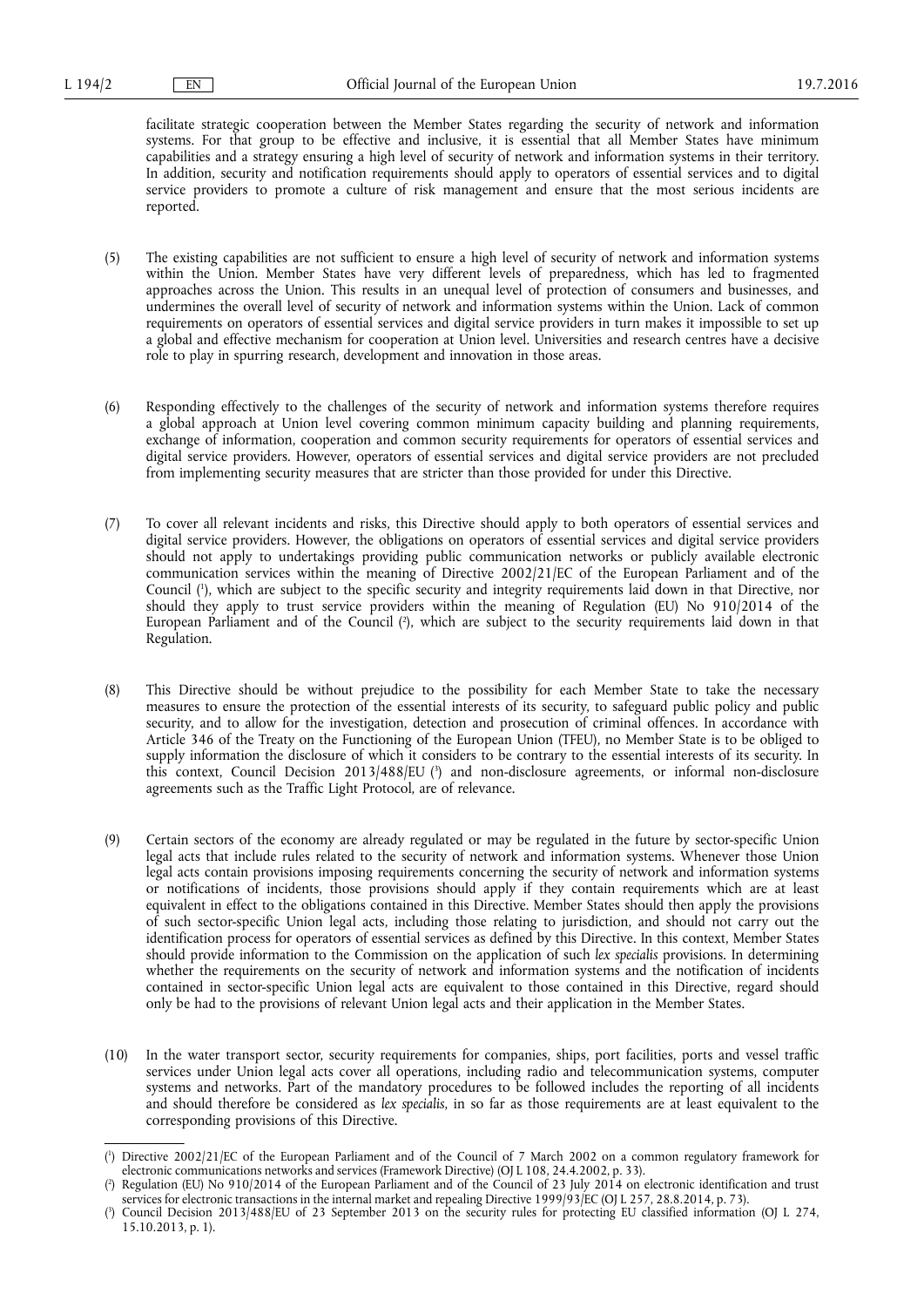- (11) When identifying operators in the water transport sector, Member States should take into account existing and future international codes and guidelines developed in particular by the International Maritime Organisation, with a view to providing individual maritime operators with a coherent approach.
- (12) Regulation and supervision in the sectors of banking and financial market infrastructures is highly harmonised at Union level, through the use of primary and secondary Union law and standards developed together with the European supervisory authorities. Within the banking union, the application and the supervision of those requirements are ensured by the single supervisory mechanism. For Member States that are not part of the banking union, this is ensured by the relevant banking regulators of Member States. In other areas of financial sector regulation, the European System of Financial Supervision also ensures a high degree of commonality and convergence in supervisory practices. The European Securities Markets Authority also plays a direct supervision role for certain entities, namely credit-rating agencies and trade repositories.
- (13) Operational risk is a crucial part of prudential regulation and supervision in the sectors of banking and financial market infrastructures. It covers all operations including the security, integrity and resilience of network and information systems. The requirements in respect of those systems, which often exceed the requirements provided for under this Directive, are set out in a number of Union legal acts, including: rules on access to the activity of credit institutions and the prudential supervision of credit institutions and investment firms, and rules on prudential requirements for credit institutions and investment firms, which include requirements concerning operational risk; rules on markets in financial instruments, which include requirements concerning risk assessment for investment firms and for regulated markets; rules on OTC derivatives, central counterparties and trade repositories, which include requirements concerning operational risk for central counterparties and trade repositories; and rules on improving securities settlement in the Union and on central securities depositories, which include requirements concerning operational risk. Furthermore, requirements for notification of incidents are part of normal supervisory practice in the financial sector and are often included in supervisory manuals. Member States should consider those rules and requirements in their application of *lex specialis*.
- (14) As noted by the European Central Bank in its opinion of 25 July 2014 ( 1 ), this Directive does not affect the regime under Union law for the Eurosystem's oversight of payment and settlement systems. It would be appropriate for the authorities responsible for such oversight to exchange experiences on matters concerning security of network and information systems with the competent authorities under this Directive. The same consideration applies to non-euro area members of the European System of Central Banks exercising such oversight of payment and settlement systems on the basis of national laws and regulations.
- (15) An online marketplace allows consumers and traders to conclude online sales or service contracts with traders, and is the final destination for the conclusion of those contracts. It should not cover online services that serve only as an intermediary to third-party services through which a contract can ultimately be concluded. It should therefore not cover online services that compare the price of particular products or services from different traders, and then redirect the user to the preferred trader to purchase the product. Computing services provided by the online marketplace may include processing of transactions, aggregations of data or profiling of users. Application stores, which operate as online stores enabling the digital distribution of applications or software programmes from third parties, are to be understood as being a type of online marketplace.
- (16) An online search engine allows the user to perform searches of, in principle, all websites on the basis of a query on any subject. It may alternatively be focused on websites in a particular language. The definition of an online search engine provided in this Directive should not cover search functions that are limited to the content of a specific website, irrespective of whether the search function is provided by an external search engine. Neither should it cover online services that compare the price of particular products or services from different traders, and then redirect the user to the preferred trader to purchase the product.
- (17) Cloud computing services span a wide range of activities that can be delivered according to different models. For the purposes of this Directive, the term 'cloud computing services' covers services that allow access to a scalable and elastic pool of shareable computing resources. Those computing resources include resources such as networks, servers or other infrastructure, storage, applications and services. The term 'scalable' refers to computing resources that are flexibly allocated by the cloud service provider, irrespective of the geographical location of the resources, in order to handle fluctuations in demand. The term 'elastic pool' is used to describe those computing resources that are provisioned and released according to demand in order to rapidly increase

<sup>(</sup> 1 ) OJ C 352, 7.10.2014, p. 4.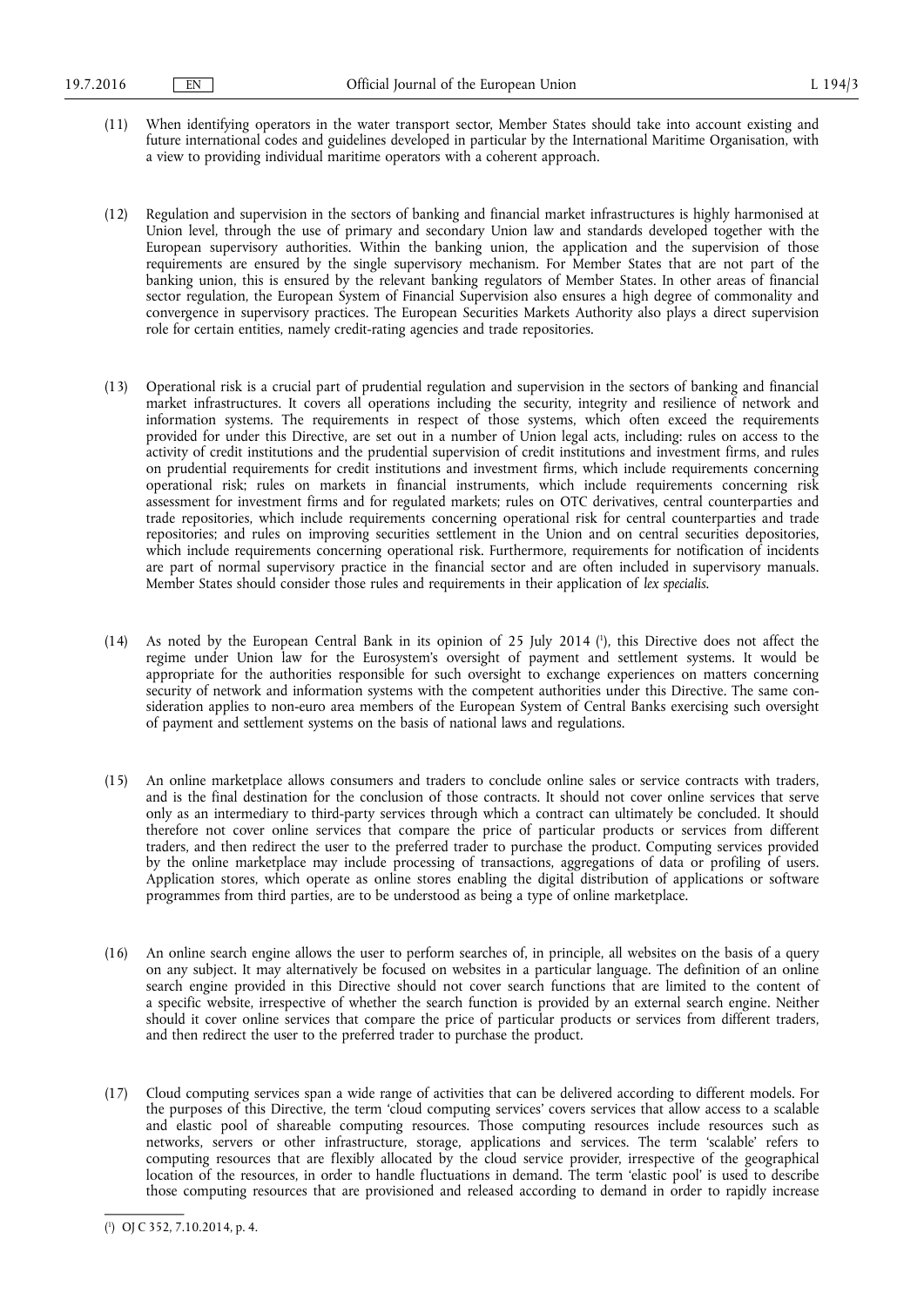and decrease resources available depending on workload. The term 'shareable' is used to describe those computing resources that are provided to multiple users who share a common access to the service, but where the processing is carried out separately for each user, although the service is provided from the same electronic equipment.

- (18) The function of an internet exchange point (IXP) is to interconnect networks. An IXP does not provide network access or act as a transit provider or carrier. Nor does an IXP provide other services unrelated to interconnection, although this does not preclude an IXP operator from providing unrelated services. An IXP exists to interconnect networks that are technically and organisationally separate. The term 'autonomous system' is used to describe a technically stand-alone network.
- (19) Member States should be responsible for determining which entities meet the criteria of the definition of operator of essential services. In order to ensure a consistent approach, the definition of operator of essential services should be coherently applied by all Member States. To that end, this Directive provides for the assessment of the entities active in specific sectors and subsectors, the establishment of a list of essential services, the consideration of a common list of cross-sectoral factors to determine whether a potential incident would have a significant disruptive effect, a consultation process involving relevant Member States in the case of entities providing services in more than one Member State, and the support of the Cooperation Group in the identification process. In order to ensure that possible changes in the market are accurately reflected, the list of identified operators should be reviewed regularly by Member States and updated when necessary. Finally, Member States should submit to the Commission the information necessary to assess the extent to which this common methodology has allowed a consistent application of the definition by Member States.
- (20) In the process of identification of operators of essential services, Member States should assess, at least for each subsector referred to in this Directive, which services have to be considered as essential for the maintenance of critical societal and economic activities, and whether the entities listed in the sectors and subsectors referred to in this Directive and providing those services meet the criteria for the identification of operators. When assessing whether an entity provides a service which is essential for the maintenance of critical societal or economic activities, it is sufficient to examine whether that entity provides a service that is included in the list of essential services. Furthermore, it should be demonstrated that provision of the essential service is dependent on network and information systems. Finally, when assessing whether an incident would have a significant disruptive effect on the provision of the service, Member States should take into account a number of cross-sectoral factors, as well as, where appropriate, sector-specific factors.
- (21) For the purposes of identifying operators of essential services, establishment in a Member State implies the effective and real exercise of activity through stable arrangements. The legal form of such arrangements, whether through a branch or a subsidiary possessing legal personality, is not the determining factor in this respect.
- (22) It is possible that entities operating in the sectors and subsectors referred to in this Directive provide both essential and non-essential services. For example, in the air transport sector, airports provide services which might be considered by a Member State to be essential, such as the management of the runways, but also a number of services which might be considered as non-essential, such as the provision of shopping areas. Operators of essential services should be subject to the specific security requirements only with respect to those services which are deemed to be essential. For the purpose of identifying operators, Member States should therefore establish a list of the services which are considered as essential.
- (23) The list of services should contain all services provided in the territory of a given Member State that fulfil the requirements under this Directive. Member States should be able to supplement the existing list by including new services. The list of services should serve as a reference point for Member States, allowing for identification of operators of essential services. Its purpose is to identify the types of essential services in any given sector referred to in this Directive, thus distinguishing them from non-essential activities for which an entity active in any given sector might be responsible. The list of services established by each Member State would serve as further input in the assessment of the regulatory practice of each Member State with a view to ensuring the overall level of consistency of the identification process amongst Member States.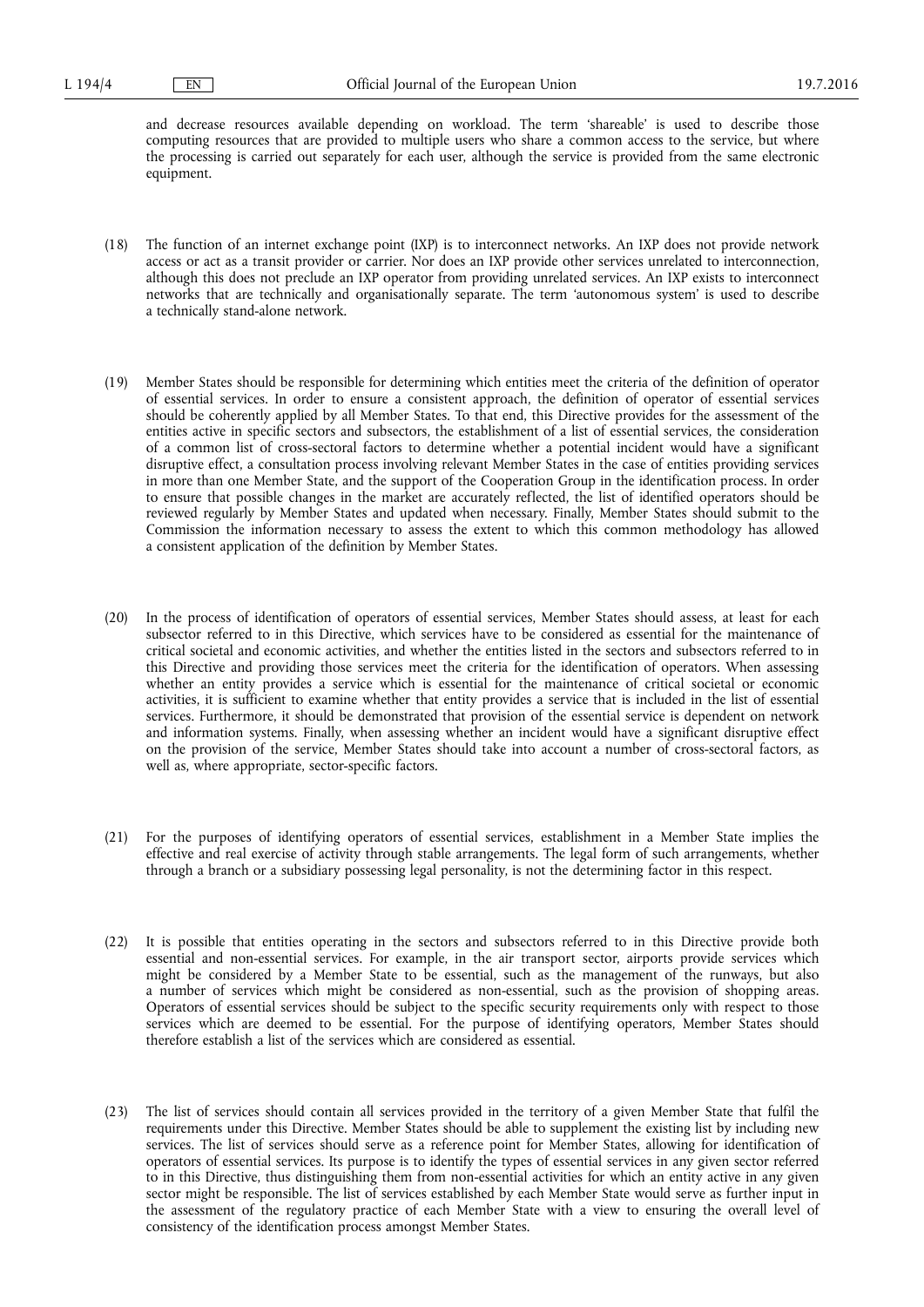- (24) For the purposes of the identification process, where an entity provides an essential service in two or more Member States, those Member States should engage in bilateral or multilateral discussions with each other. This consultation process is intended to help them to assess the critical nature of the operator in terms of cross-border impact, thereby allowing each Member State involved to present its views regarding the risks associated with the services provided. The Member States concerned should take into account each other's views in this process, and should be able to request the assistance of the Cooperation Group in this regard.
- (25) As a result of the identification process, Member States should adopt national measures to determine which entities are subject to obligations regarding the security of network and information systems. This result could be achieved by adopting a list enumerating all operators of essential services or by adopting national measures including objective quantifiable criteria, such as the output of the operator or the number of users, which make it possible to determine which entities are subject to obligations regarding the security of network and information systems. The national measures, whether already existing or adopted in the context of this Directive, should include all legal measures, administrative measures and policies allowing for the identification of operators of essential services under this Directive.
- (26) In order to give an indication of the importance, in relation to the sector concerned, of the identified operators of essential services, Member States should take into account the number and the size of those operators, for example in terms of market share or of the quantity produced or carried, without being obliged to divulge information which would reveal which operators have been identified.
- (27) In order to determine whether an incident would have a significant disruptive effect on the provision of an essential service, Member States should take into account a number of different factors, such as the number of users relying on that service for private or professional purposes. The use of that service can be direct, indirect or by intermediation. When assessing the impact that an incident could have, in terms of its degree and duration, on economic and societal activities or public safety, Member States should also assess the time likely to elapse before the discontinuity would start to have a negative impact.
- (28) In addition to the cross-sectoral factors, sector-specific factors should also be considered in order to determine whether an incident would have a significant disruptive effect on the provision of an essential service. With regard to energy suppliers, such factors could include the volume or proportion of national power generated; for oil suppliers, the volume per day; for air transport, including airports and air carriers, rail transport and maritime ports, the proportion of national traffic volume and the number of passengers or cargo operations per year; for banking or financial market infrastructures, their systemic importance based on total assets or the ratio of those total assets to GDP; for the health sector, the number of patients under the provider's care per year; for water production, processing and supply, the volume and number and types of users supplied, including, for example, hospitals, public service organisations, or individuals, and the existence of alternative sources of water to cover the same geographical area.
- (29) To achieve and maintain a high level of security of network and information systems, each Member State should have a national strategy on the security of network and information systems defining the strategic objectives and concrete policy actions to be implemented.
- (30) In view of the differences in national governance structures and in order to safeguard already existing sectoral arrangements or Union supervisory and regulatory bodies, and to avoid duplication, Member States should be able to designate more than one national competent authority responsible for fulfilling the tasks linked to the security of the network and information systems of operators of essential services and digital service providers under this Directive.
- (31) In order to facilitate cross-border cooperation and communication and to enable this Directive to be implemented effectively, it is necessary for each Member State, without prejudice to sectoral regulatory arrangements, to designate a national single point of contact responsible for coordinating issues related to the security of network and information systems and cross-border cooperation at Union level. Competent authorities and single points of contact should have the adequate technical, financial and human resources to ensure that they can carry out the tasks assigned to them in an effective and efficient manner and thus achieve the objectives of this Directive. As this Directive aims to improve the functioning of the internal market by creating trust and confidence, Member State bodies need to be able to cooperate effectively with economic actors and to be structured accordingly.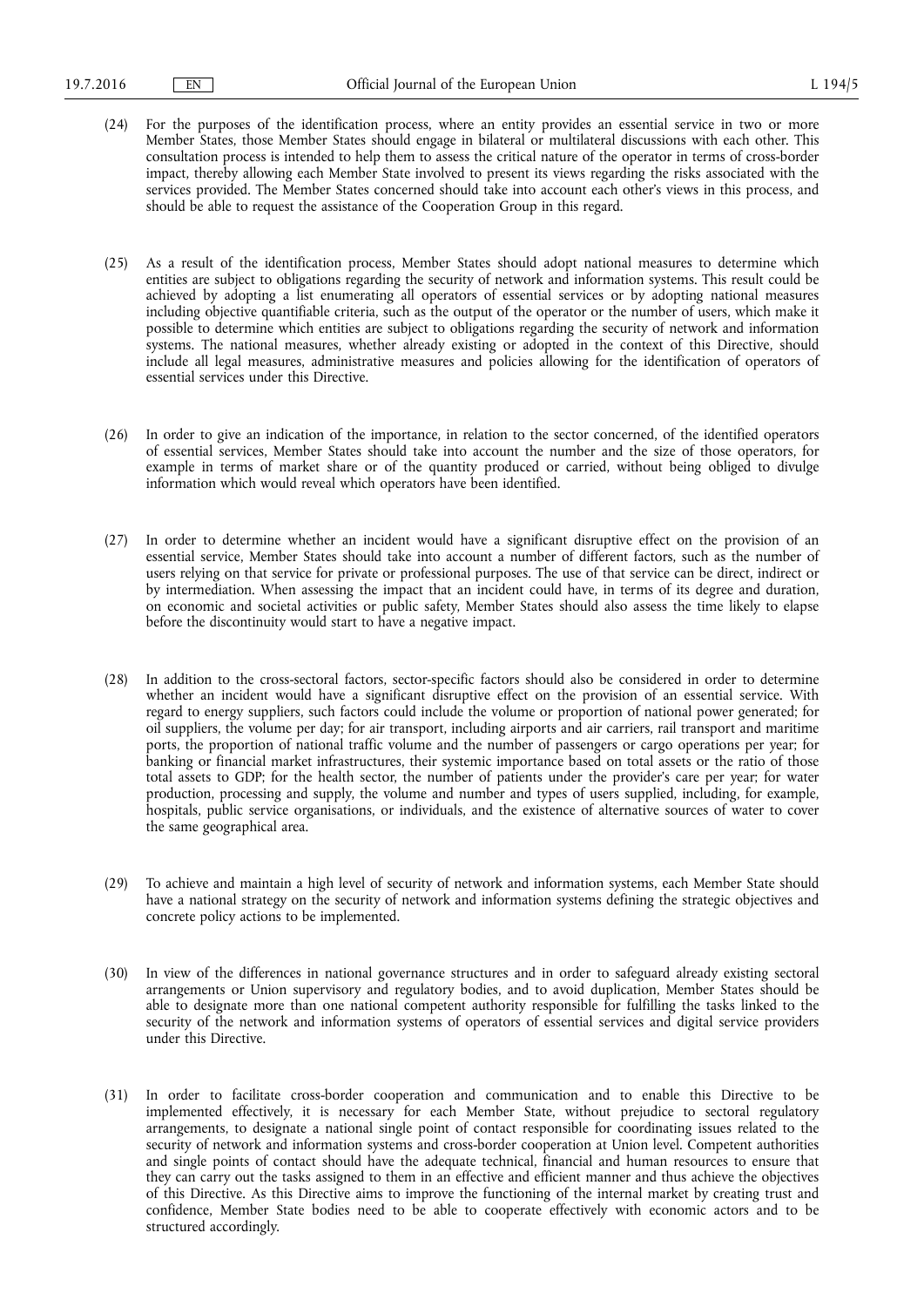(32) Competent authorities or the computer security incident response teams ('CSIRTs') should receive notifications of incidents. The single points of contact should not receive directly any notifications of incidents unless they also act as a competent authority or a CSIRT. A competent authority or a CSIRT should however be able to task the single point of contact with forwarding incident notifications to the single points of contact of other affected Member States.

(33) To ensure the effective provision of information to the Member States and to the Commission, a summary report should be submitted by the single point of contact to the Cooperation Group, and should be anonymised in order to preserve the confidentiality of the notifications and the identity of operators of essential services and digital service providers, as information on the identity of the notifying entities is not required for the exchange of best practice in the Cooperation Group. The summary report should include information on the number of notifications received, as well as an indication of the nature of the notified incidents, such as the types of security breaches, their seriousness or their duration.

- (34) Member States should be adequately equipped, in terms of both technical and organisational capabilities, to prevent, detect, respond to and mitigate network and information system incidents and risks. Member States should therefore ensure that they have well-functioning CSIRTs, also known as computer emergency response teams ('CERTs'), complying with essential requirements to guarantee effective and compatible capabilities to deal with incidents and risks and ensure efficient cooperation at Union level. In order for all types of operators of essential services and digital service providers to benefit from such capabilities and cooperation, Member States should ensure that all types are covered by a designated CSIRT. Given the importance of international cooperation on cybersecurity, CSIRTs should be able to participate in international cooperation networks in addition to the CSIRTs network established by this Directive.
- (35) As most network and information systems are privately operated, cooperation between the public and private sectors is essential. Operators of essential services and digital service providers should be encouraged to pursue their own informal cooperation mechanisms to ensure the security of network and information systems. The Cooperation Group should be able to invite relevant stakeholders to the discussions where appropriate. To encourage effectively the sharing of information and of best practice, it is essential to ensure that operators of essential services and digital service providers who participate in such exchanges are not disadvantaged as a result of their cooperation.
- (36) ENISA should assist the Member States and the Commission by providing expertise and advice and by facilitating the exchange of best practice. In particular, in the application of this Directive, the Commission should, and Member States should be able to, consult ENISA. To build capacity and knowledge among Member States, the Cooperation Group should also serve as an instrument for the exchange of best practice, discussion of capabilities and preparedness of the Member States and, on a voluntary basis, to assist its members in evaluating national strategies on the security of network and information systems, building capacity and evaluating exercises relating to the security of network and information systems.
- (37) Where appropriate, Member States should be able to use or adapt existing organisational structures or strategies when applying this Directive.
- (38) The respective tasks of the Cooperation Group and of ENISA are interdependent and complementary. In general, ENISA should assist the Cooperation Group in the execution of its tasks, in line with the objective of ENISA set out in Regulation (EU) No 526/2013 of the European Parliament and the Council ( 1 ), namely to assist the Union institutions, bodies, offices and agencies and the Member States in implementing the policies necessary to meet the legal and regulatory requirements of network and information system security under existing and future legal acts of the Union. In particular, ENISA should provide assistance in those areas that correspond to its own tasks, as set out in Regulation (EU) No 526/2013, namely analysing network and information system security strategies, supporting the organisation and running of Union exercises relating to the security of network and information systems, and exchanging information and best practice on awareness-raising and training. ENISA should also be involved in the development of guidelines for sector-specific criteria for determining the significance of the impact of an incident.

<sup>(</sup> 1 ) Regulation (EU) No 526/2013 of the European Parliament and the Council of 21 May 2013 concerning the European Union Agency for Network and Information Security (ENISA) and repealing Regulation (EC) No 460/2004 (OJ L 165, 18.6.2013, p. 41).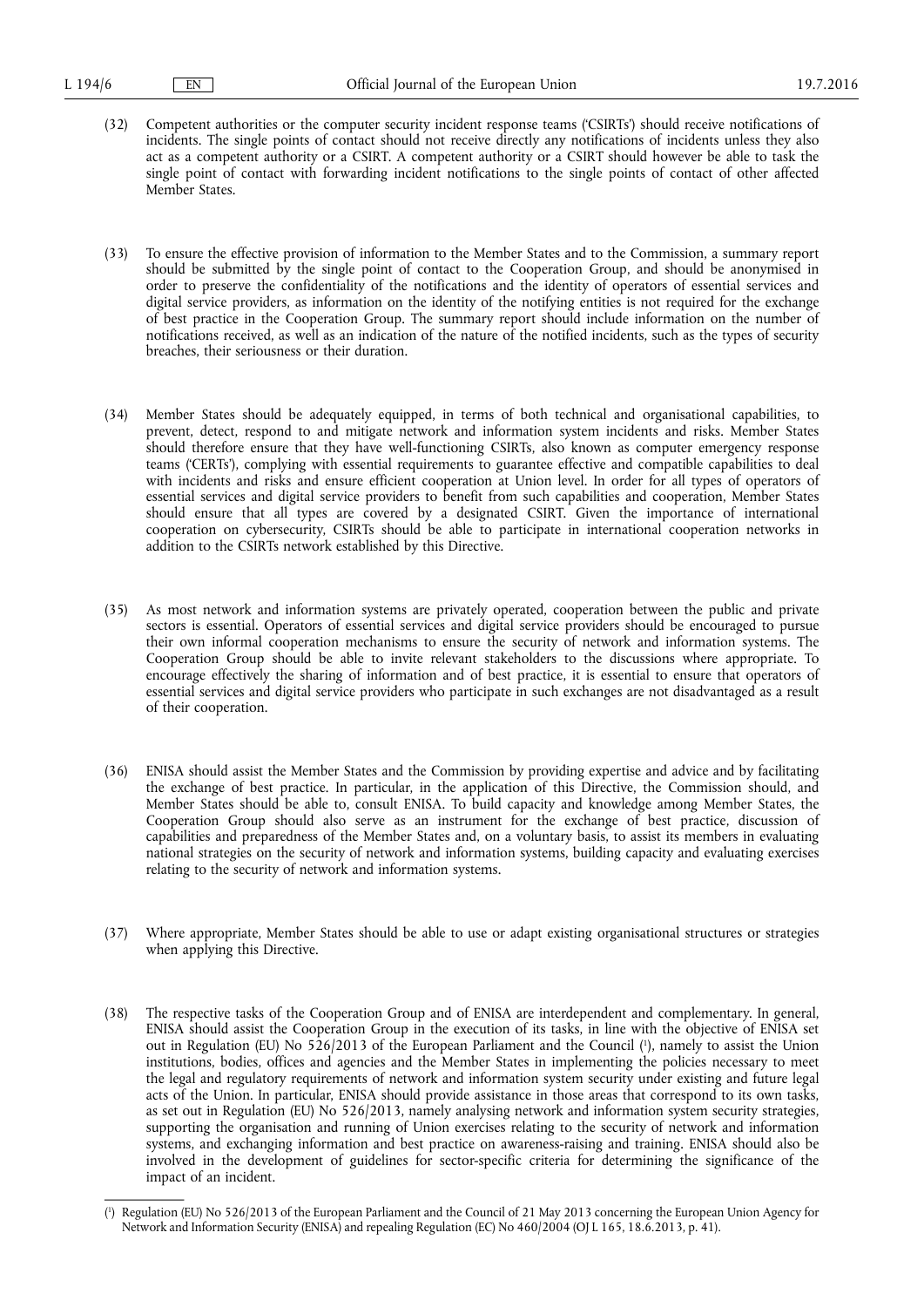- (39) In order to promote advanced security of network and information systems, the Cooperation Group should, where appropriate, cooperate with relevant Union institutions, bodies, offices and agencies, to exchange knowhow and best practice, and to provide advice on security aspects of network and information systems that might have an impact on their work, while respecting existing arrangements for the exchange of restricted information. In cooperating with law enforcement authorities regarding the security aspects of network and information systems that might have an impact on their work, the Cooperation Group should respect existing channels of information and established networks.
- (40) Information about incidents is increasingly valuable to the general public and businesses, particularly small and medium-sized enterprises. In some cases, such information is already provided via websites at the national level, in the language of a specific country and focusing mainly on incidents and occurrences with a national dimension. Given that businesses increasingly operate across borders and citizens use online services, information on incidents should be provided in an aggregated form at Union level. The secretariat of the CSIRTs network is encouraged to maintain a website or to host a dedicated page on an existing website, where general information on major incidents that have occurred across the Union is made available to the general public, with a specific focus on the interests and needs of businesses. CSIRTs participating in the CSIRTs network are encouraged to provide on a voluntary basis the information to be published on that website, without including confidential or sensitive information.
- (41) Where information is considered to be confidential in accordance with Union and national rules on business confidentiality, such confidentiality should be ensured when carrying out the activities and fulfilling the objectives set by this Directive.
- (42) Exercises which simulate real-time incident scenarios are essential for testing Member States' preparedness and cooperation regarding the security of network and information systems. The CyberEurope cycle of exercises coordinated by ENISA with the participation of the Member States is a useful tool for testing and drawing up recommendations on how incident-handling at Union level should improve over time. Considering that the Member States are not currently under any obligation to either plan or participate in exercises, the creation of the CSIRTs network under this Directive should enable Member States to participate in exercises on the basis of accurate planning and strategic choices. The Cooperation Group set up under this Directive should discuss the strategic decisions regarding exercises, in particular but not exclusively as regards the regularity of the exercises and the design of the scenarios. ENISA should, in accordance with its mandate, support the organisation and running of Union-wide exercises by providing its expertise and advice to the Cooperation Group and the CSIRTs network.
- (43) Given the global nature of security problems affecting network and information systems, there is a need for closer international cooperation to improve security standards and information exchange, and to promote a common global approach to security issues.
- (44) Responsibilities in ensuring the security of network and information systems lie, to a great extent, with operators of essential services and digital service providers. A culture of risk management, involving risk assessment and the implementation of security measures appropriate to the risks faced, should be promoted and developed through appropriate regulatory requirements and voluntary industry practices. Establishing a trustworthy level playing field is also essential to the effective functioning of the Cooperation Group and the CSIRTs network, to ensure effective cooperation from all Member States.
- (45) This Directive applies only to those public administrations which are identified as operators of essential services. Therefore, it is the responsibility of Member States to ensure the security of network and information systems of public administrations not falling within the scope of this Directive.
- (46) Risk-management measures include measures to identify any risks of incidents, to prevent, detect and handle incidents and to mitigate their impact. The security of network and information systems comprises the security of stored, transmitted and processed data.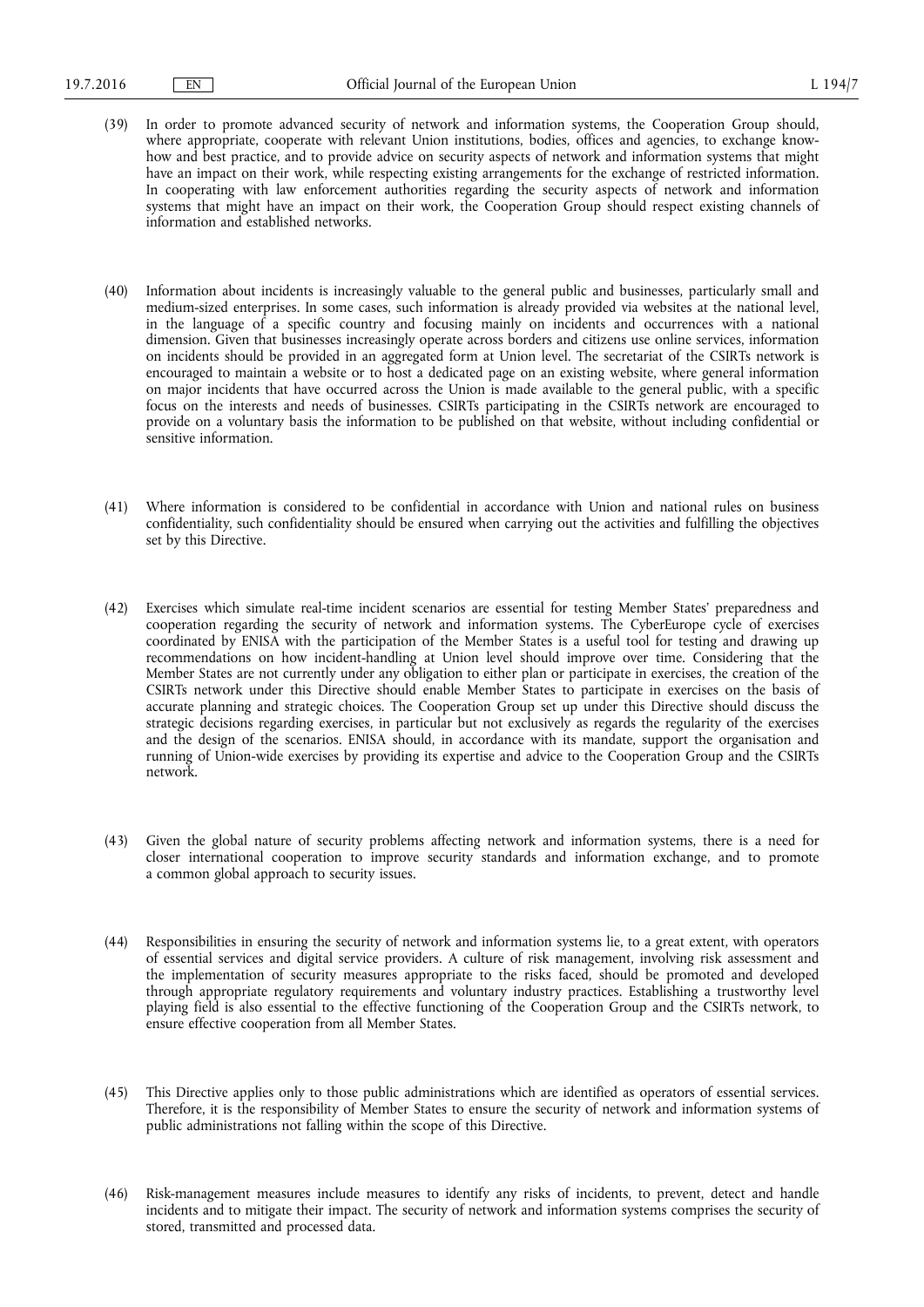- (47) Competent authorities should retain the ability to adopt national guidelines concerning the circumstances in which operators of essential services are required to notify incidents.
- (48) Many businesses in the Union rely on digital service providers for the provision of their services. As some digital services could be an important resource for their users, including operators of essential services, and as such users might not always have alternatives available, this Directive should also apply to providers of such services. The security, continuity and reliability of the type of digital services referred to in this Directive are of the essence for the smooth functioning of many businesses. A disruption of such a digital service could prevent the provision of other services which rely on it and could thus have an impact on key economic and societal activities in the Union. Such digital services might therefore be of crucial importance for the smooth functioning of businesses that depend on them and, moreover, for the participation of such businesses in the internal market and crossborder trade across the Union. Those digital service providers that are subject to this Directive are those that are considered to offer digital services on which many businesses in the Union increasingly rely.
- (49) Digital service providers should ensure a level of security commensurate with the degree of risk posed to the security of the digital services they provide, given the importance of their services to the operations of other businesses within the Union. In practice, the degree of risk for operators of essential services, which are often essential for the maintenance of critical societal and economic activities, is higher than for digital service providers. Therefore, the security requirements for digital service providers should be lighter. Digital service providers should remain free to take measures they consider appropriate to manage the risks posed to the security of their network and information systems. Because of their cross-border nature, digital service providers should be subject to a more harmonised approach at Union level. Implementing acts should facilitate the specification and implementation of such measures.
- (50) While hardware manufacturers and software developers are not operators of essential services, nor are they digital service providers, their products enhance the security of network and information systems. Therefore, they play an important role in enabling operators of essential services and digital service providers to secure their network and information systems. Such hardware and software products are already subject to existing rules on product liability.
- (51) Technical and organisational measures imposed on operators of essential services and digital service providers should not require a particular commercial information and communications technology product to be designed, developed or manufactured in a particular manner.
- (52) Operators of essential services and digital service providers should ensure the security of the network and information systems which they use. These are primarily private network and information systems managed by their internal IT staff or the security of which has been outsourced. The security and notification requirements should apply to the relevant operators of essential services and digital service providers regardless of whether they perform the maintenance of their network and information systems internally or outsource it.
- (53) To avoid imposing a disproportionate financial and administrative burden on operators of essential services and digital service providers, the requirements should be proportionate to the risk presented by the network and information system concerned, taking into account the state of the art of such measures. In the case of digital service providers, those requirements should not apply to micro- and small enterprises.
- (54) Where public administrations in Member States use services offered by digital service providers, in particular cloud computing services, they might wish to require from the providers of such services additional security measures beyond what digital service providers would normally offer in compliance with the requirements of this Directive. They should be able to do so by means of contractual obligations.
- (55) The definitions of online marketplaces, online search engines and cloud computing services in this Directive are for the specific purpose of this Directive, and without prejudice to any other instruments.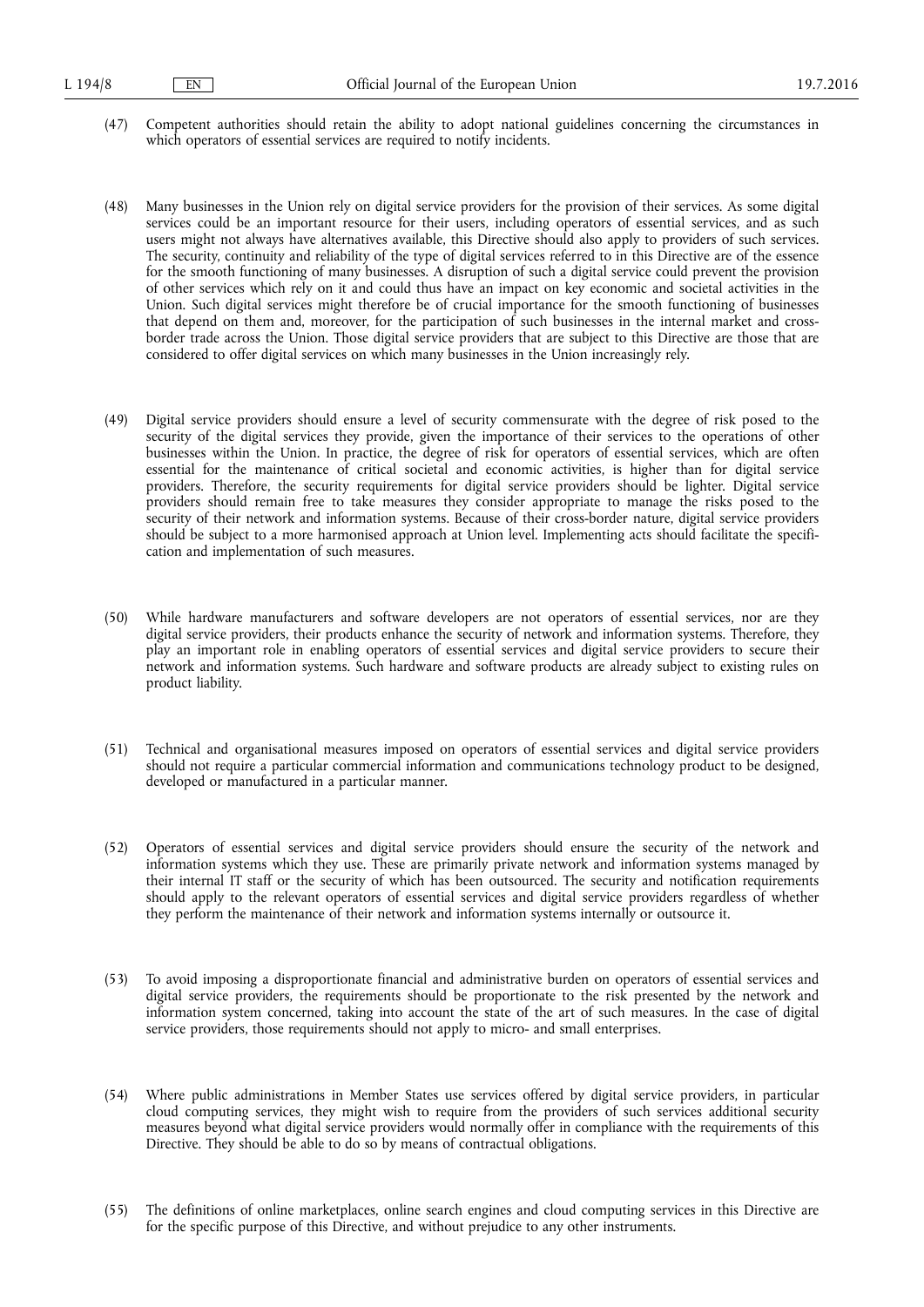- (56) This Directive should not preclude Member States from adopting national measures requiring public-sector bodies to ensure specific security requirements when they contract cloud computing services. Any such national measures should apply to the public-sector body concerned and not to the cloud computing service provider.
- (57) Given the fundamental differences between operators of essential services, in particular their direct link with physical infrastructure, and digital service providers, in particular their cross-border nature, this Directive should take a differentiated approach with respect to the level of harmonisation in relation to those two groups of entities. For operators of essential services, Member States should be able to identify the relevant operators and impose stricter requirements than those laid down in this Directive. Member States should not identify digital service providers, as this Directive should apply to all digital service providers within its scope. In addition, this Directive and the implementing acts adopted under it should ensure a high level of harmonisation for digital service providers with respect to security and notification requirements. This should enable digital service providers to be treated in a uniform way across the Union, in a manner proportionate to their nature and the degree of risk which they might face.
- (58) This Directive should not preclude Member States from imposing security and notification requirements on entities that are not digital service providers within the scope of this Directive, without prejudice to Member States' obligations under Union law.
- (59) Competent authorities should pay due attention to preserving informal and trusted channels of informationsharing. Publicity of incidents reported to the competent authorities should duly balance the interest of the public in being informed about threats against possible reputational and commercial damage for the operators of essential services and digital service providers reporting incidents. In the implementation of the notification obligations, competent authorities and the CSIRTs should pay particular attention to the need to keep information about product vulnerabilities strictly confidential, prior to the release of appropriate security fixes.
- (60) Digital service providers should be subject to light-touch and reactive *ex post* supervisory activities justified by the nature of their services and operations. The competent authority concerned should therefore only take action when provided with evidence, for example by the digital service provider itself, by another competent authority, including a competent authority of another Member State, or by a user of the service, that a digital service provider is not complying with the requirements of this Directive, in particular following the occurrence of an incident. The competent authority should therefore have no general obligation to supervise digital service providers.
- (61) Competent authorities should have the necessary means to perform their duties, including powers to obtain sufficient information in order to assess the level of security of network and information systems.
- (62) Incidents may be the result of criminal activities the prevention, investigation and prosecution of which is supported by coordination and cooperation between operators of essential services, digital service providers, competent authorities and law enforcement authorities. Where it is suspected that an incident is related to serious criminal activities under Union or national law, Member States should encourage operators of essential services and digital service providers to report incidents of a suspected serious criminal nature to the relevant law enforcement authorities. Where appropriate, it is desirable that coordination between competent authorities and law enforcement authorities of different Member States be facilitated by the European Cybercrime Centre (EC3) and ENISA.
- (63) Personal data are in many cases compromised as a result of incidents. In this context, competent authorities and data protection authorities should cooperate and exchange information on all relevant matters to tackle any personal data breaches resulting from incidents.
- (64) Jurisdiction in respect of digital service providers should be attributed to the Member State in which the digital service provider concerned has its main establishment in the Union, which in principle corresponds to the place where the provider has its head office in the Union. Establishment implies the effective and real exercise of activity through stable arrangements. The legal form of such arrangements, whether through a branch or a subsidiary with a legal personality, is not the determining factor in this respect. This criterion should not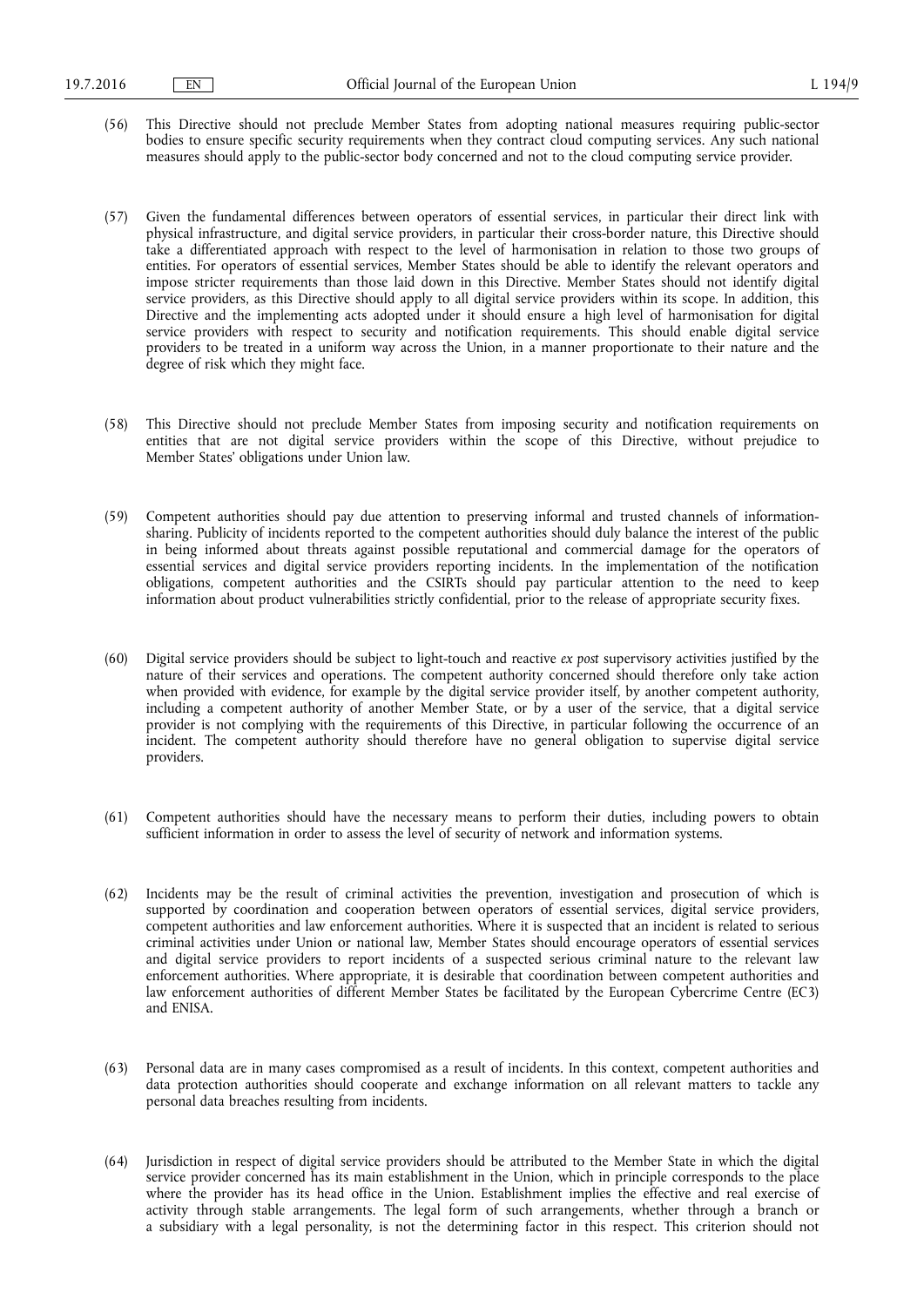depend on whether the network and information systems are physically located in a given place; the presence and use of such systems do not, in themselves, constitute such main establishment and are therefore not criteria for determining the main establishment.

- (65) Where a digital service provider not established in the Union offers services within the Union, it should designate a representative. In order to determine whether such a digital service provider is offering services within the Union, it should be ascertained whether it is apparent that the digital service provider is planning to offer services to persons in one or more Member States. The mere accessibility in the Union of the digital service provider's or an intermediary's website or of an email address and of other contact details, or the use of a language generally used in the third country where the digital service provider is established, is insufficient to ascertain such an intention. However, factors such as the use of a language or a currency generally used in one or more Member States with the possibility of ordering services in that other language, or the mentioning of customers or users who are in the Union, may make it apparent that the digital service provider is planning to offer services within the Union. The representative should act on behalf of the digital service provider and it should be possible for competent authorities or the CSIRTs to contact the representative. The representative should be explicitly designated by a written mandate of the digital service provider to act on the latter's behalf with regard to the latter's obligations under this Directive, including incident reporting.
- (66) Standardisation of security requirements is a market-driven process. To ensure a convergent application of security standards, Member States should encourage compliance or conformity with specified standards so as to ensure a high level of security of network and information systems at Union level. ENISA should assist Member States through advice and guidelines. To this end, it might be helpful to draft harmonised standards, which should be done in accordance with Regulation (EU) No 1025/2012 of the European Parliament and of the Council (<sup>1</sup>).
- (67) Entities falling outside the scope of this Directive may experience incidents having a significant impact on the services they provide. Where those entities consider that it is in the public interest to notify the occurrence of such incidents, they should be able to do so on a voluntary basis. Such notifications should be processed by the competent authority or the CSIRT where such processing does not constitute a disproportionate or undue burden on the Member States concerned.
- (68) In order to ensure uniform conditions for the implementation of this Directive, implementing powers should be conferred on the Commission to lay down the procedural arrangements necessary for the functioning of the Cooperation Group and the security and notification requirements applicable to digital service providers. Those powers should be exercised in accordance with Regulation (EU) No 182/2011 of the European Parliament and of the Council ( 2 ). When adopting implementing acts related to the procedural arrangements necessary for the functioning of the Cooperation Group, the Commission should take the utmost account of the opinion of ENISA.
- (69) When adopting implementing acts on the security requirements for digital service providers, the Commission should take the utmost account of the opinion of ENISA and should consult interested stakeholders. Moreover, the Commission is encouraged to take into account the following examples: as regards security of systems and facilities: physical and environmental security, security of supplies, access control to network and information systems and integrity of network and information systems; as regards incident handling: incident-handling procedures, incident detection capability, incident reporting and communication; as regards business continuity management: service continuity strategy and contingency plans, disaster recovery capabilities; and as regards monitoring, auditing and testing: monitoring and logging policies, exercise contingency plans, network and information systems testing, security assessments and compliance monitoring.
- (70) In the implementation of this Directive, the Commission should liaise as appropriate with relevant sectoral committees and relevant bodies set up at Union level in the fields covered by this Directive.

<sup>(</sup> 1 ) Regulation (EU) No 1025/2012 of the European Parliament and of the Council of 25 October 2012 on European standardisation, amending Council Directives 89/686/EEC and 93/15/EEC and Directives 94/9/EC, 94/25/EC, 95/16/EC, 97/23/EC, 98/34/EC, 2004/22/EC, 2007/23/EC, 2009/23/EC and 2009/105/EC of the European Parliament and of the Council and repealing Council Decision 87/95/EEC and Decision No 1673/2006/EC of the European Parliament and of the Council (OJ L 316, 14.11.2012, p. 12).

<sup>(</sup> 2 ) Regulation (EU) No 182/2011 of the European Parliament and of the Council of 16 February 2011 laying down the rules and general principles concerning mechanisms for control by Member States of the Commission's exercise of implementing powers (OJ L 55, 28.2.2011, p. 13).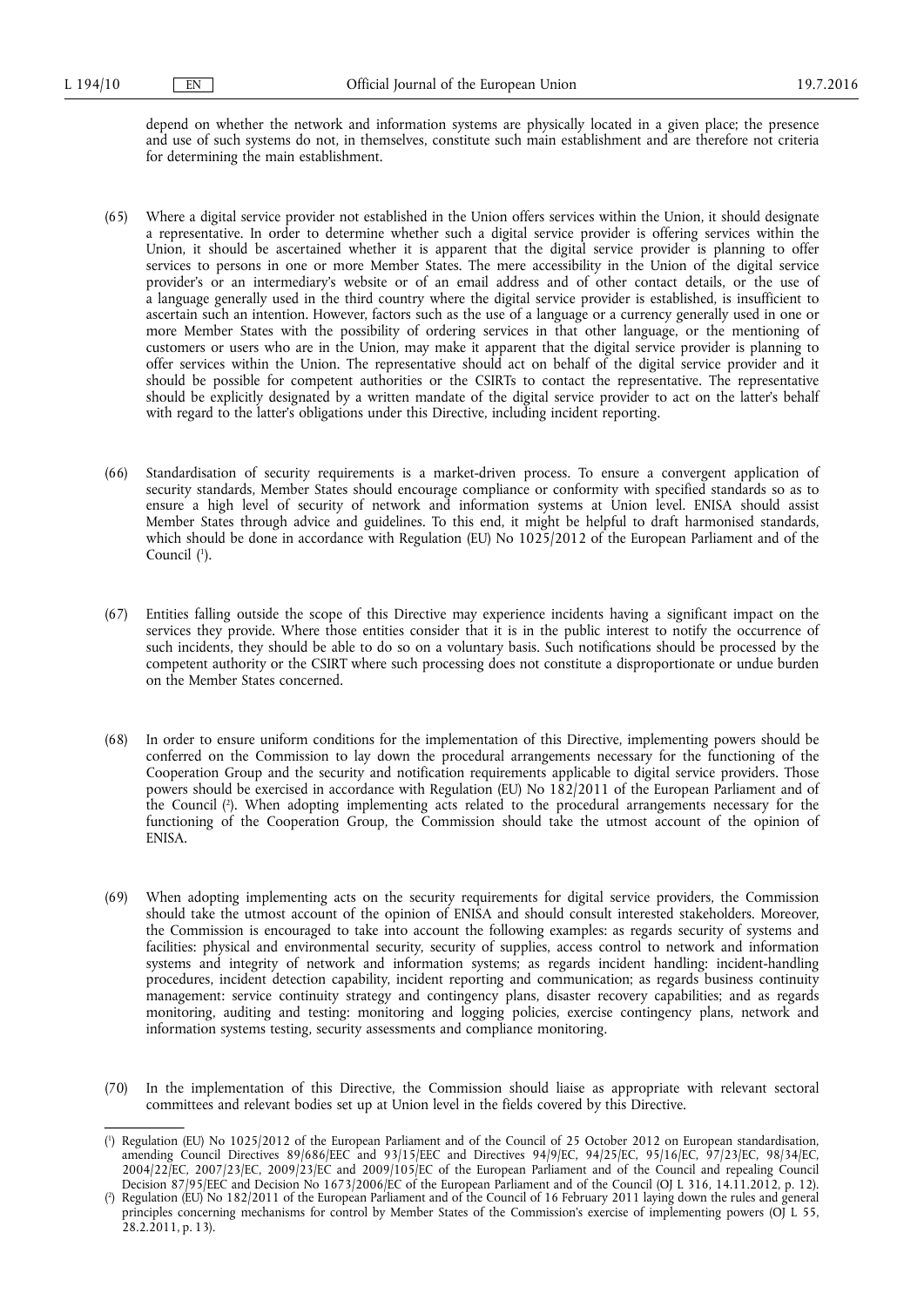- (71) The Commission should periodically review this Directive, in consultation with interested stakeholders, in particular with a view to determining the need for modification in the light of changes to societal, political, technological or market conditions.
- (72) The sharing of information on risks and incidents within the Cooperation Group and the CSIRTs network and the compliance with the requirements to notify incidents to the national competent authorities or the CSIRTs might require processing of personal data. Such processing should comply with Directive 95/46/EC of the European Parliament and the Council ( 1 ) and Regulation (EC) No 45/2001 of the European Parliament and of the Council ( 2 ). In the application of this Directive, Regulation (EC) No 1049/2001 of the European Parliament and of the Council ( 3 ) should apply as appropriate.
- (73) The European Data Protection Supervisor was consulted in accordance with Article 28(2) of Regulation (EC) No 45/2001 and delivered an opinion on 14 June 2013 ( 4 ).
- (74) Since the objective of this Directive, namely to achieve a high common level of security of network and information systems in the Union, cannot be sufficiently achieved by the Member States but can rather, by reason of the effects of the action, be better achieved at Union level, the Union may adopt measures, in accordance with the principle of subsidiarity as set out in Article 5 of the Treaty on European Union. In accordance with the principle of proportionality as set out in that Article, this Directive does not go beyond what is necessary in order to achieve that objective.
- (75) This Directive respects the fundamental rights, and observes the principles, recognised by the Charter of Fundamental Rights of the European Union, in particular the right to respect for private life and communications, the protection of personal data, the freedom to conduct a business, the right to property, the right to an effective remedy before a court and the right to be heard. This Directive should be implemented in accordance with those rights and principles,

HAVE ADOPTED THIS DIRECTIVE:

### CHAPTER I

#### **GENERAL PROVISIONS**

#### *Article 1*

### **Subject matter and scope**

1. This Directive lays down measures with a view to achieving a high common level of security of network and information systems within the Union so as to improve the functioning of the internal market.

- 2. To that end, this Directive:
- (a) lays down obligations for all Member States to adopt a national strategy on the security of network and information systems;
- (b) creates a Cooperation Group in order to support and facilitate strategic cooperation and the exchange of information among Member States and to develop trust and confidence amongst them;
- (c) creates a computer security incident response teams network ('CSIRTs network') in order to contribute to the development of trust and confidence between Member States and to promote swift and effective operational cooperation;

<sup>(</sup> 1 ) Directive 95/46/EC of the European Parliament and of the Council of 24 October 1995 on the protection of individuals with regard to the processing of personal data and on the free movement of such data (OJ L 281, 23.11.1995, p. 31).

<sup>(</sup> 2 ) Regulation (EC) No 45/2001 of the European Parliament and of the Council of 18 December 2000 on the protection of individuals with regard to the processing of personal data by the Community institutions and bodies and on the free movement of such data (OJ L 8,  $12.1.2001, p. 1$ ).

<sup>(</sup> 3 ) Regulation (EC) No 1049/2001 of the European Parliament and of the Council of 30 May 2001 regarding public access to European Parliament, Council and Commission documents (OJ L 145, 31.5.2001, p. 43).

<sup>(</sup> 4 ) OJ C 32, 4.2.2014, p. 19.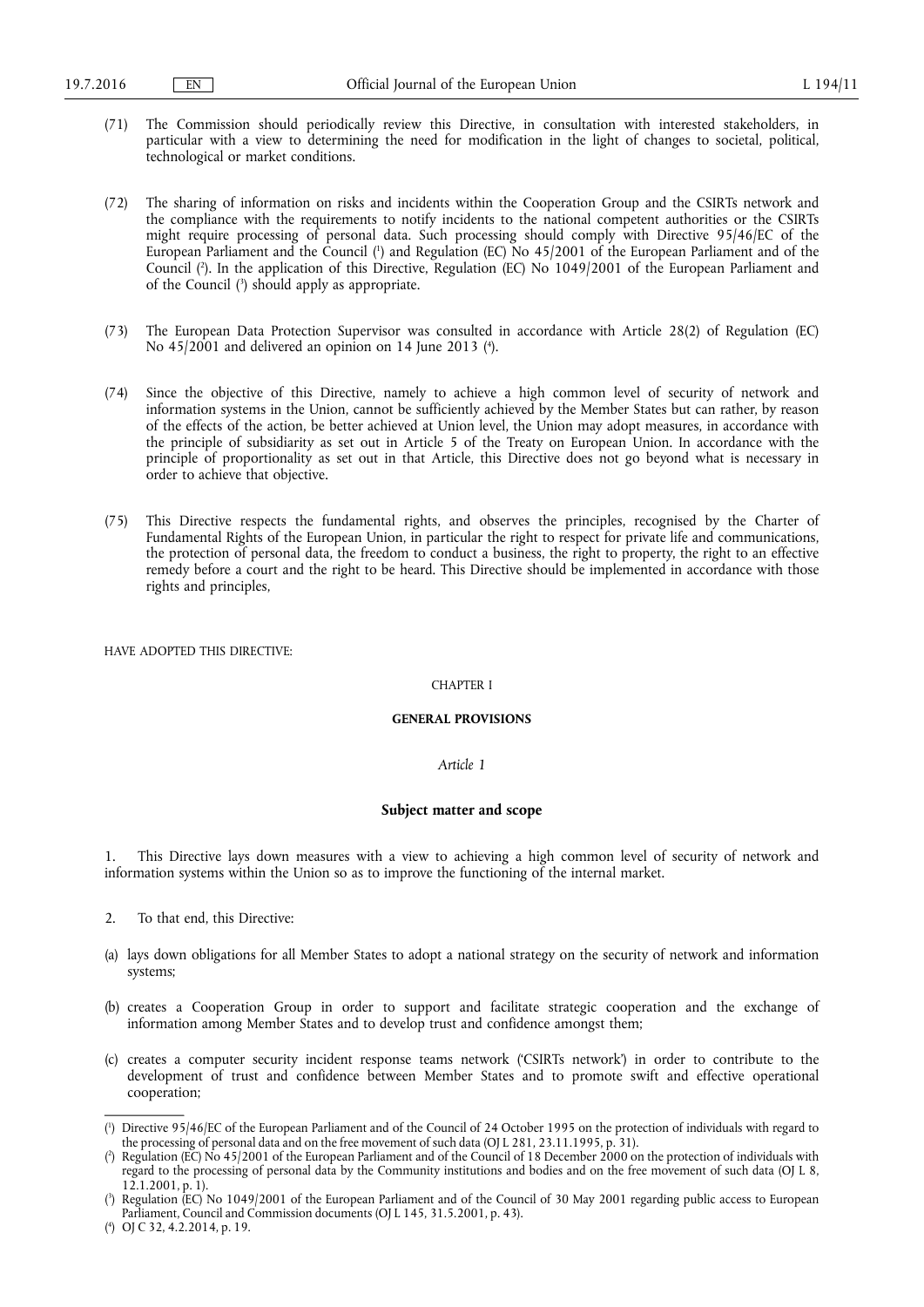(d) establishes security and notification requirements for operators of essential services and for digital service providers;

(e) lays down obligations for Member States to designate national competent authorities, single points of contact and CSIRTs with tasks related to the security of network and information systems.

3. The security and notification requirements provided for in this Directive shall not apply to undertakings which are subject to the requirements of Articles 13a and 13b of Directive 2002/21/EC, or to trust service providers which are subject to the requirements of Article 19 of Regulation (EU) No 910/2014.

4. This Directive applies without prejudice to Council Directive 2008/114/EC (<sup>1</sup>) and Directives 2011/93/EU (<sup>2</sup>) and 2013/40/EU ( 3 ) of the European Parliament and of the Council.

5. Without prejudice to Article 346 TFEU, information that is confidential pursuant to Union and national rules, such as rules on business confidentiality, shall be exchanged with the Commission and other relevant authorities only where such exchange is necessary for the application of this Directive. The information exchanged shall be limited to that which is relevant and proportionate to the purpose of such exchange. Such exchange of information shall preserve the confidentiality of that information and protect the security and commercial interests of operators of essential services and digital service providers.

6. This Directive is without prejudice to the actions taken by Member States to safeguard their essential State functions, in particular to safeguard national security, including actions protecting information the disclosure of which Member States consider contrary to the essential interests of their security, and to maintain law and order, in particular to allow for the investigation, detection and prosecution of criminal offences.

7. Where a sector-specific Union legal act requires operators of essential services or digital service providers either to ensure the security of their network and information systems or to notify incidents, provided that such requirements are at least equivalent in effect to the obligations laid down in this Directive, those provisions of that sector-specific Union legal act shall apply.

#### *Article 2*

# **Processing of personal data**

1. Processing of personal data pursuant to this Directive shall be carried out in accordance with Directive 95/46/EC.

2. Processing of personal data by Union institutions and bodies pursuant to this Directive shall be carried out in accordance with Regulation (EC) No 45/2001.

#### *Article 3*

#### **Minimum harmonisation**

Without prejudice to Article 16(10) and to their obligations under Union law, Member States may adopt or maintain provisions with a view to achieving a higher level of security of network and information systems.

<sup>(</sup> 1 ) Council Directive 2008/114/EC of 8 December 2008 on the identification and designation of European critical infrastructures and the assessment of the need to improve their protection (OJ L 345, 23.12.2008, p. 75).

<sup>(</sup> 2 ) Directive 2011/93/EU of the European Parliament and of the Council of 13 December 2011 on combating the sexual abuse and sexual exploitation of children and child pornography, and replacing Council Framework Decision 2004/68/JHA (OJ L 335, 17.12.2011, p. 1).

<sup>(</sup> 3 ) Directive 2013/40/EU of the European Parliament and of the Council of 12 August 2013 on attacks against information systems and replacing Council Framework Decision 2005/222/JHA (OJ L 218, 14.8.2013, p. 8).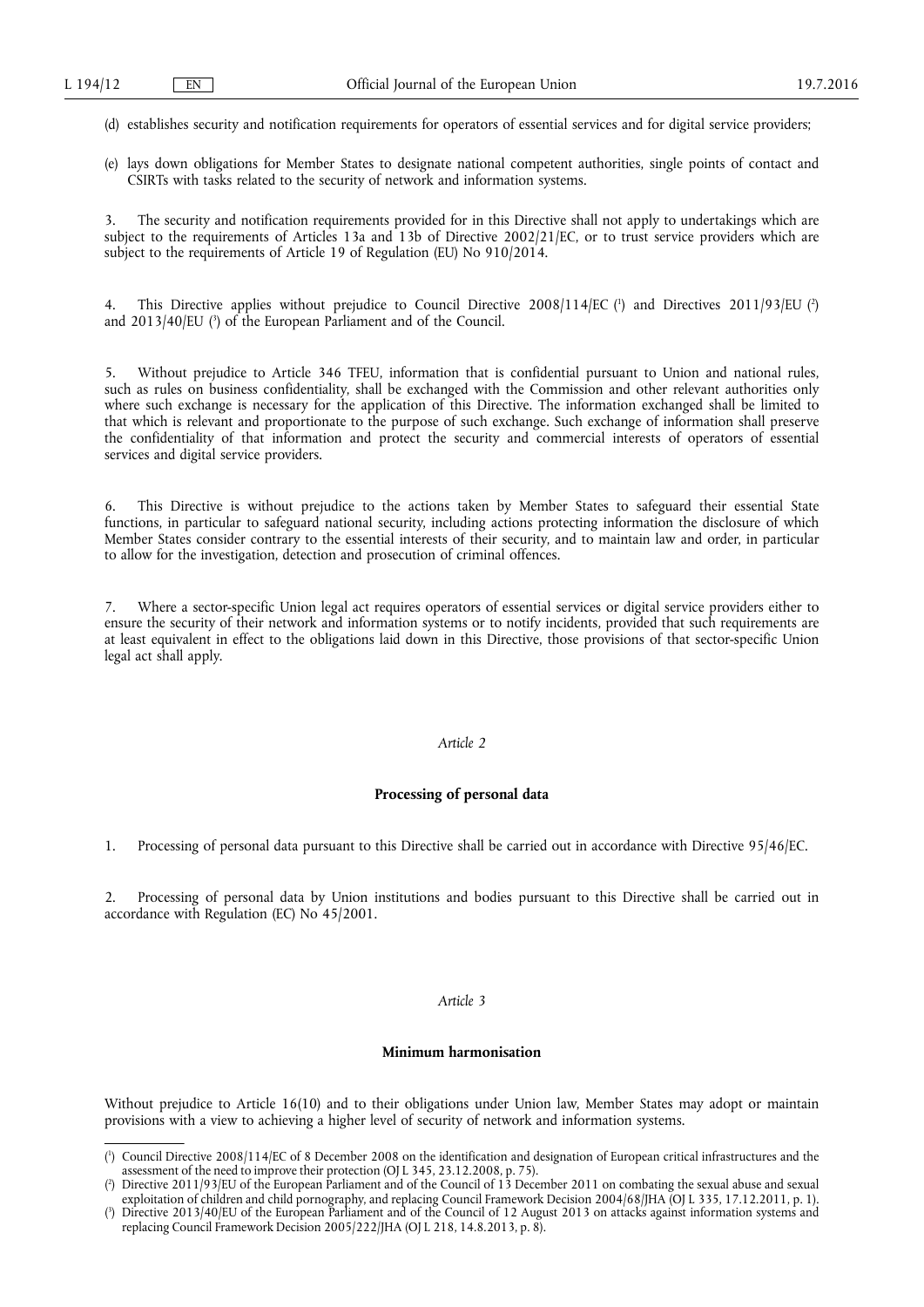#### **Definitions**

For the purposes of this Directive, the following definitions apply:

- (1) 'network and information system' means:
	- (a) an electronic communications network within the meaning of point (a) of Article 2 of Directive 2002/21/EC;
	- (b) any device or group of interconnected or related devices, one or more of which, pursuant to a program, perform automatic processing of digital data; or
	- (c) digital data stored, processed, retrieved or transmitted by elements covered under points (a) and (b) for the purposes of their operation, use, protection and maintenance;
- (2) 'security of network and information systems' means the ability of network and information systems to resist, at a given level of confidence, any action that compromises the availability, authenticity, integrity or confidentiality of stored or transmitted or processed data or the related services offered by, or accessible via, those network and information systems;
- (3) 'national strategy on the security of network and information systems' means a framework providing strategic objectives and priorities on the security of network and information systems at national level;
- (4) 'operator of essential services' means a public or private entity of a type referred to in Annex II, which meets the criteria laid down in Article 5(2);
- (5) 'digital service' means a service within the meaning of point (b) of Article 1(1) of Directive (EU) 2015/1535 of the European Parliament and of the Council ( 1 ) which is of a type listed in Annex III;
- (6) 'digital service provider' means any legal person that provides a digital service;
- (7) 'incident' means any event having an actual adverse effect on the security of network and information systems;
- (8) 'incident handling' means all procedures supporting the detection, analysis and containment of an incident and the response thereto;
- (9) 'risk' means any reasonably identifiable circumstance or event having a potential adverse effect on the security of network and information systems;
- (10) 'representative' means any natural or legal person established in the Union explicitly designated to act on behalf of a digital service provider not established in the Union, which may be addressed by a national competent authority or a CSIRT instead of the digital service provider with regard to the obligations of that digital service provider under this Directive;
- (11) 'standard' means a standard within the meaning of point (1) of Article 2 of Regulation (EU) No 1025/2012;
- (12) 'specification' means a technical specification within the meaning of point (4) of Article 2 of Regulation (EU) No 1025/2012;
- (13) 'internet exchange point (IXP)' means a network facility which enables the interconnection of more than two independent autonomous systems, primarily for the purpose of facilitating the exchange of internet traffic; an IXP provides interconnection only for autonomous systems; an IXP does not require the internet traffic passing between any pair of participating autonomous systems to pass through any third autonomous system, nor does it alter or otherwise interfere with such traffic;
- (14) 'domain name system (DNS)' means a hierarchical distributed naming system in a network which refers queries for domain names;

<sup>(</sup> 1 ) Directive (EU) 2015/1535 of the European Parliament and of the Council of 9 September 2015 laying down a procedure for the provision of information in the field of technical regulations and of rules on Information Society services (OJ L 241, 17.9.2015, p. 1).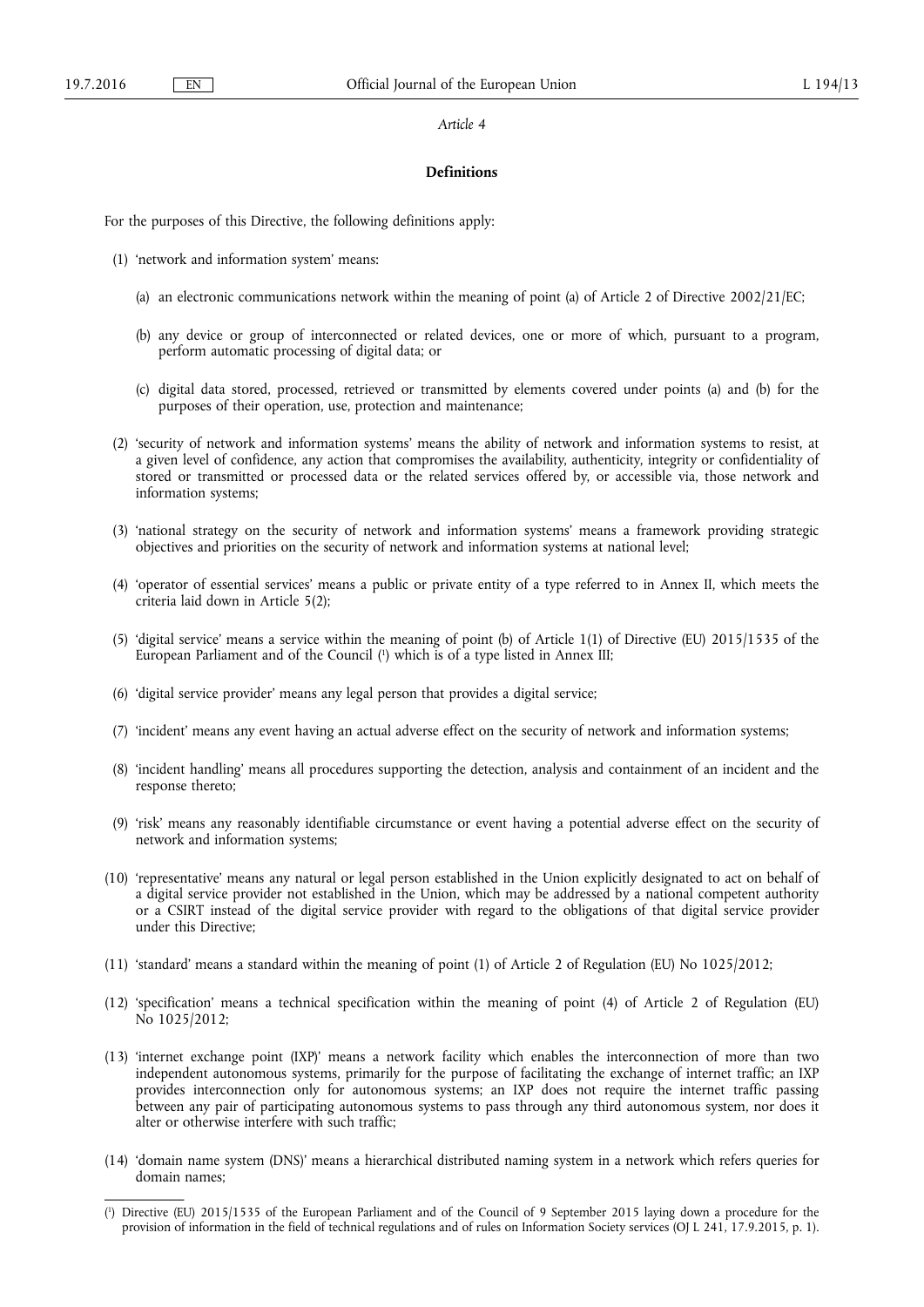- (15) 'DNS service provider' means an entity which provides DNS services on the internet;
- (16) 'top-level domain name registry' means an entity which administers and operates the registration of internet domain names under a specific top-level domain (TLD);
- (17) 'online marketplace' means a digital service that allows consumers and/or traders as respectively defined in point (a) and in point (b) of Article 4(1) of Directive 2013/11/EU of the European Parliament and of the Council ( 1 ) to conclude online sales or service contracts with traders either on the online marketplace's website or on a trader's website that uses computing services provided by the online marketplace;
- (18) 'online search engine' means a digital service that allows users to perform searches of, in principle, all websites or websites in a particular language on the basis of a query on any subject in the form of a keyword, phrase or other input, and returns links in which information related to the requested content can be found;
- (19) 'cloud computing service' means a digital service that enables access to a scalable and elastic pool of shareable computing resources.

# **Identification of operators of essential services**

1. By 9 November 2018, for each sector and subsector referred to in Annex II, Member States shall identify the operators of essential services with an establishment on their territory.

2. The criteria for the identification of the operators of essential services, as referred to in point (4) of Article 4, shall be as follows:

- (a) an entity provides a service which is essential for the maintenance of critical societal and/or economic activities;
- (b) the provision of that service depends on network and information systems; and

(c) an incident would have significant disruptive effects on the provision of that service.

3. For the purposes of paragraph 1, each Member State shall establish a list of the services referred to in point (a) of paragraph 2.

4. For the purposes of paragraph 1, where an entity provides a service as referred to in point (a) of paragraph 2 in two or more Member States, those Member States shall engage in consultation with each other. That consultation shall take place before a decision on identification is taken.

5. Member States shall, on a regular basis, and at least every two years after 9 May 2018, review and, where appropriate, update the list of identified operators of essential services.

The role of the Cooperation Group shall be, in accordance with the tasks referred to in Article 11, to support Member States in taking a consistent approach in the process of identification of operators of essential services.

7. For the purpose of the review referred to in Article 23 and by 9 November 2018, and every two years thereafter, Member States shall submit to the Commission the information necessary to enable the Commission to assess the implementation of this Directive, in particular the consistency of Member States' approaches to the identification of operators of essential services. That information shall include at least:

(a) national measures allowing for the identification of operators of essential services;

<sup>(</sup> 1 ) Directive 2013/11/EU of the European Parliament and of the Council of 21 May 2013 on alternative dispute resolution for consumer disputes and amending Regulation (EC) No 2006/2004 and Directive 2009/22/EC (Directive on consumer ADR) (OJ L 165, 18.6.2013, p. 63).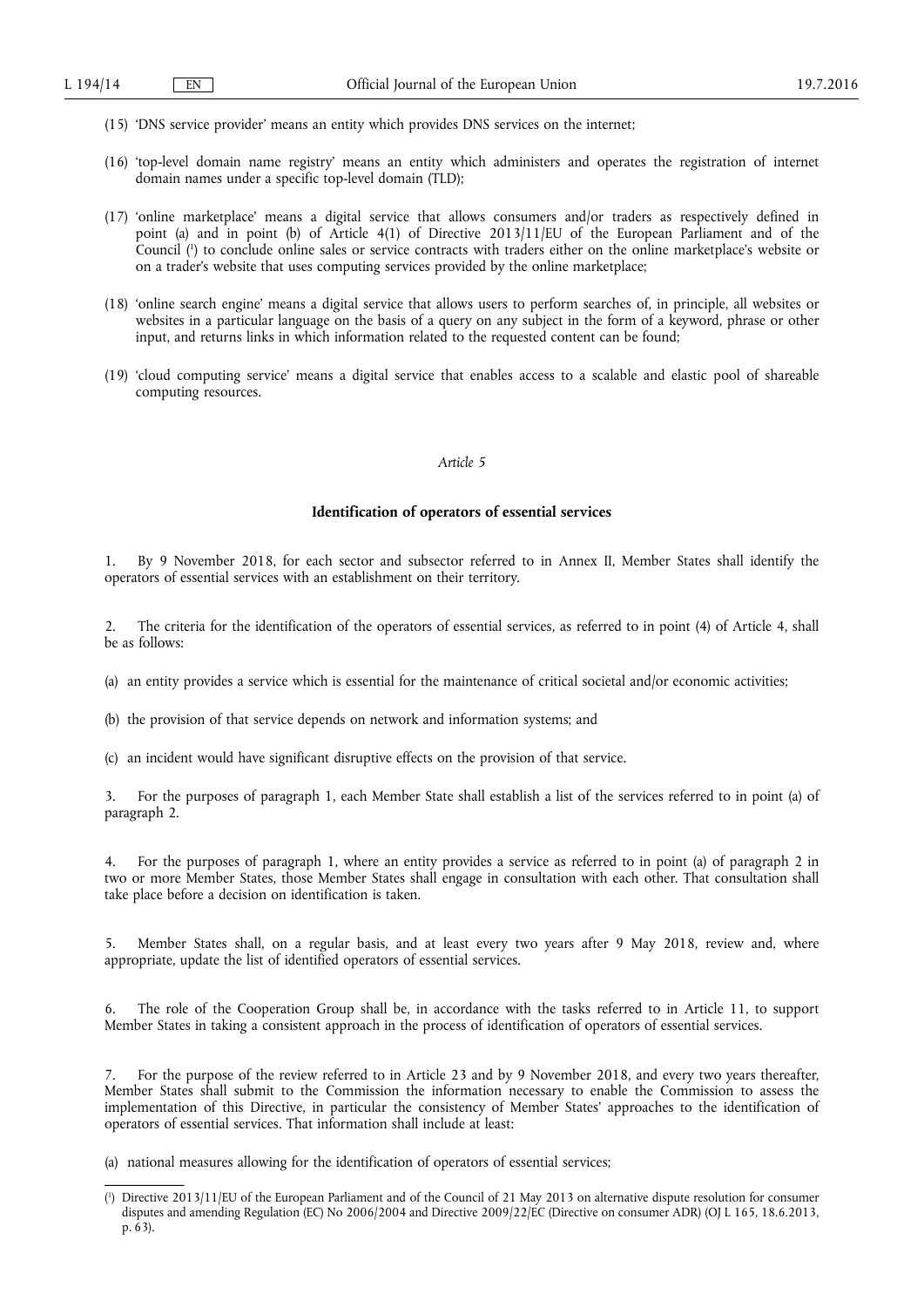- (b) the list of services referred to in paragraph 3;
- (c) the number of operators of essential services identified for each sector referred to in Annex II and an indication of their importance in relation to that sector;
- (d) thresholds, where they exist, to determine the relevant supply level by reference to the number of users relying on that service as referred to in point (a) of Article 6(1) or to the importance of that particular operator of essential services as referred to in point (f) of Article 6(1).

In order to contribute to the provision of comparable information, the Commission, taking the utmost account of the opinion of ENISA, may adopt appropriate technical guidelines on parameters for the information referred to in this paragraph.

#### *Article 6*

### **Significant disruptive effect**

1. When determining the significance of a disruptive effect as referred to in point (c) of Article 5(2), Member States shall take into account at least the following cross-sectoral factors:

- (a) the number of users relying on the service provided by the entity concerned;
- (b) the dependency of other sectors referred to in Annex II on the service provided by that entity;
- (c) the impact that incidents could have, in terms of degree and duration, on economic and societal activities or public safety;
- (d) the market share of that entity;
- (e) the geographic spread with regard to the area that could be affected by an incident;
- (f) the importance of the entity for maintaining a sufficient level of the service, taking into account the availability of alternative means for the provision of that service.

2. In order to determine whether an incident would have a significant disruptive effect, Member States shall also, where appropriate, take into account sector-specific factors.

### CHAPTER II

#### **NATIONAL FRAMEWORKS ON THE SECURITY OF NETWORK AND INFORMATION SYSTEMS**

#### *Article 7*

#### **National strategy on the security of network and information systems**

1. Each Member State shall adopt a national strategy on the security of network and information systems defining the strategic objectives and appropriate policy and regulatory measures with a view to achieving and maintaining a high level of security of network and information systems and covering at least the sectors referred to in Annex II and the services referred to in Annex III. The national strategy on the security of network and information systems shall address, in particular, the following issues:

(a) the objectives and priorities of the national strategy on the security of network and information systems;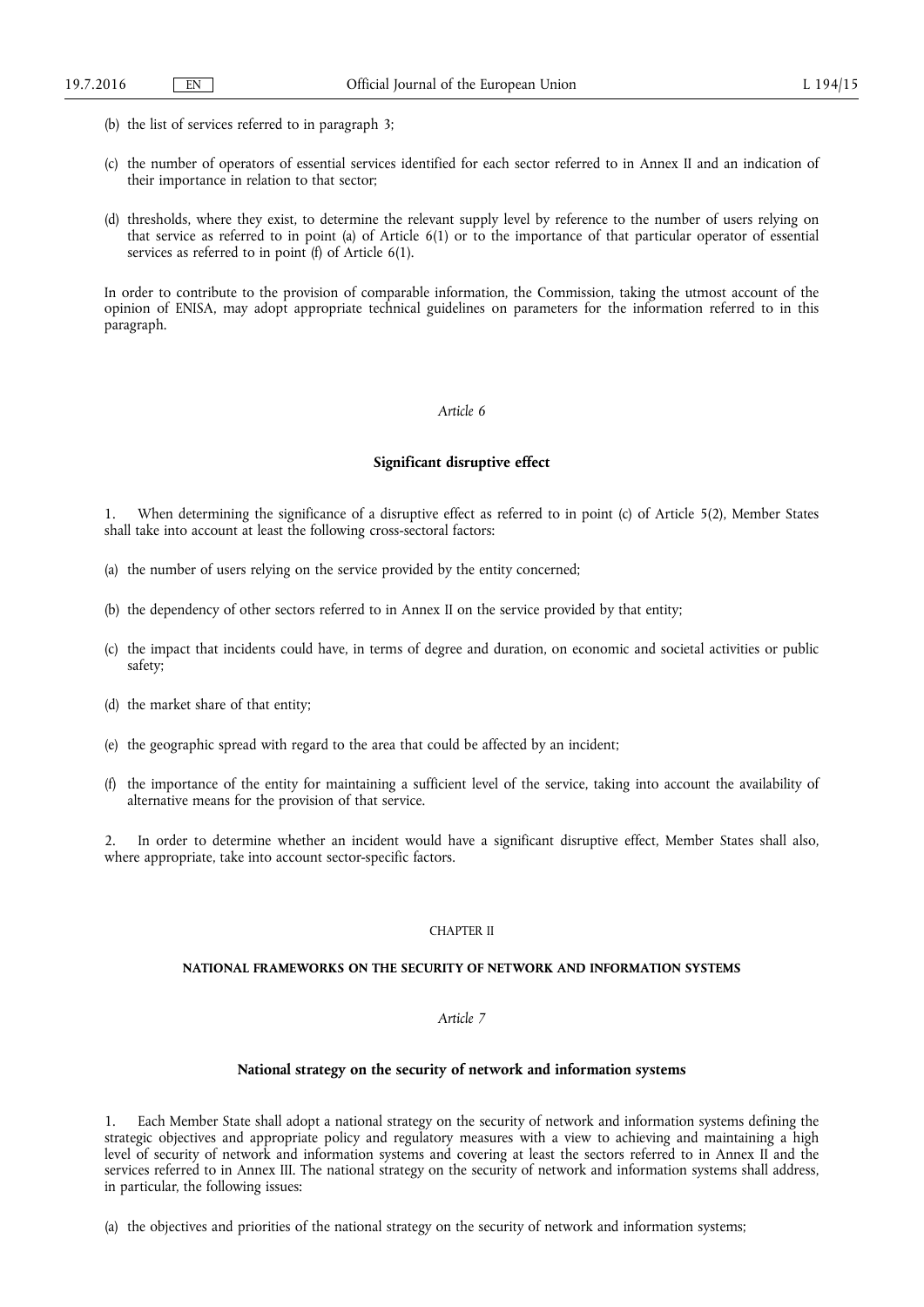- (b) a governance framework to achieve the objectives and priorities of the national strategy on the security of network and information systems, including roles and responsibilities of the government bodies and the other relevant actors;
- (c) the identification of measures relating to preparedness, response and recovery, including cooperation between the public and private sectors;
- (d) an indication of the education, awareness-raising and training programmes relating to the national strategy on the security of network and information systems;
- (e) an indication of the research and development plans relating to the national strategy on the security of network and information systems;
- (f) a risk assessment plan to identify risks;
- (g) a list of the various actors involved in the implementation of the national strategy on the security of network and information systems.

2. Member States may request the assistance of ENISA in developing national strategies on the security of network and information systems.

3. Member States shall communicate their national strategies on the security of network and information systems to the Commission within three months from their adoption. In so doing, Member States may exclude elements of the strategy which relate to national security.

#### *Article 8*

#### **National competent authorities and single point of contact**

1. Each Member State shall designate one or more national competent authorities on the security of network and information systems ('competent authority'), covering at least the sectors referred to in Annex II and the services referred to in Annex III. Member States may assign this role to an existing authority or authorities.

2. The competent authorities shall monitor the application of this Directive at national level.

3. Each Member State shall designate a national single point of contact on the security of network and information systems ('single point of contact'). Member States may assign this role to an existing authority. Where a Member State designates only one competent authority, that competent authority shall also be the single point of contact.

4. The single point of contact shall exercise a liaison function to ensure cross-border cooperation of Member State authorities and with the relevant authorities in other Member States and with the Cooperation Group referred to in Article 11 and the CSIRTs network referred to in Article 12.

5. Member States shall ensure that the competent authorities and the single points of contact have adequate resources to carry out, in an effective and efficient manner, the tasks assigned to them and thereby to fulfil the objectives of this Directive. Member States shall ensure effective, efficient and secure cooperation of the designated representatives in the Cooperation Group.

The competent authorities and single point of contact shall, whenever appropriate and in accordance with national law, consult and cooperate with the relevant national law enforcement authorities and national data protection authorities.

7. Each Member State shall notify to the Commission without delay the designation of the competent authority and single point of contact, their tasks, and any subsequent change thereto. Each Member State shall make public its designation of the competent authority and single point of contact. The Commission shall publish the list of designated single points of contacts.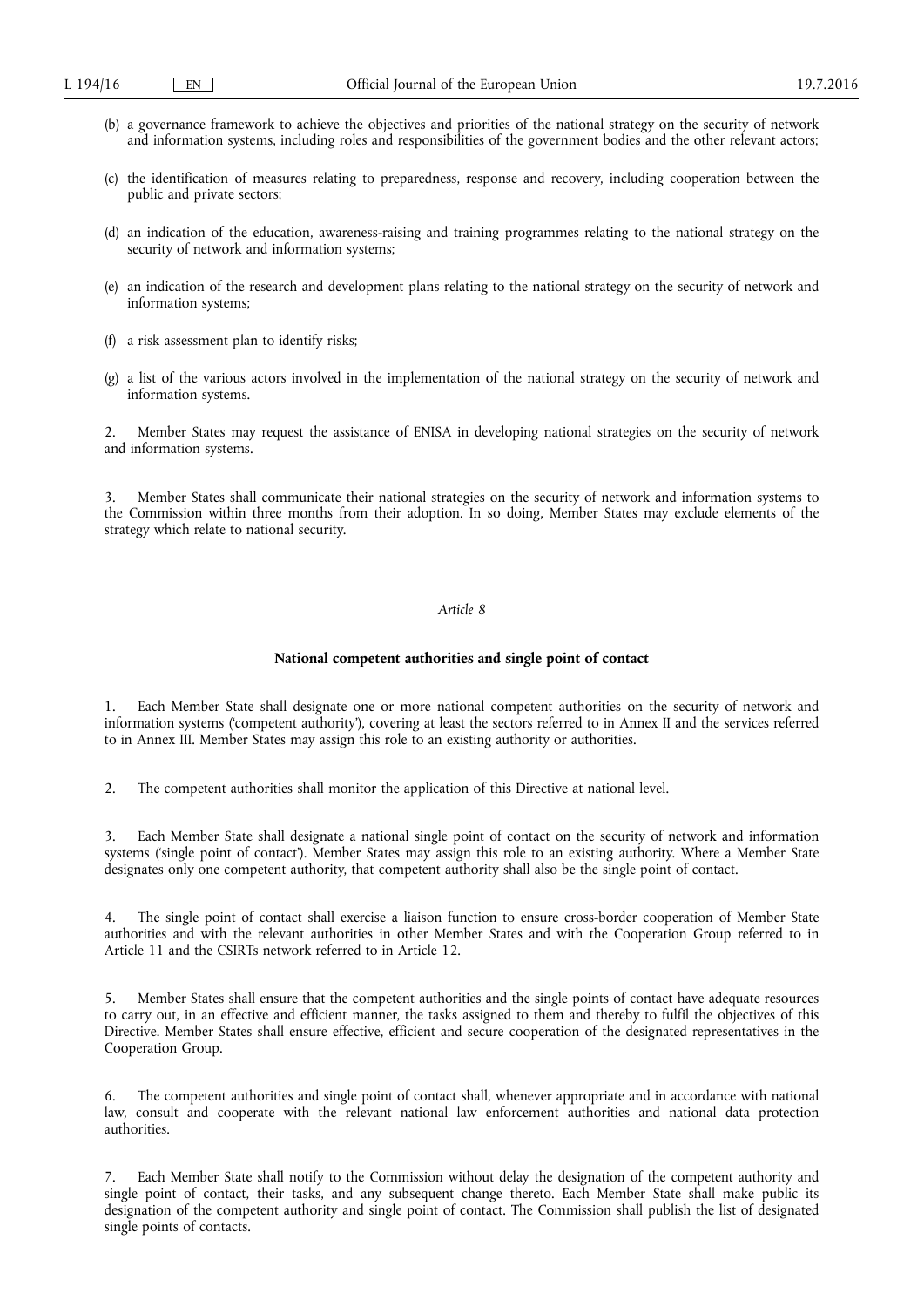#### **Computer security incident response teams (CSIRTs)**

1. Each Member State shall designate one or more CSIRTs which shall comply with the requirements set out in point (1) of Annex I, covering at least the sectors referred to in Annex II and the services referred to in Annex III, responsible for risk and incident handling in accordance with a well-defined process. A CSIRT may be established within a competent authority.

2. Member States shall ensure that the CSIRTs have adequate resources to effectively carry out their tasks as set out in point (2) of Annex I.

Member States shall ensure the effective, efficient and secure cooperation of their CSIRTs in the CSIRTs network referred to in Article 12.

3. Member States shall ensure that their CSIRTs have access to an appropriate, secure, and resilient communication and information infrastructure at national level.

4. Member States shall inform the Commission about the remit, as well as the main elements of the incidenthandling process, of their CSIRTs.

5. Member States may request the assistance of ENISA in developing national CSIRTs.

# *Article 10*

#### **Cooperation at national level**

1. Where they are separate, the competent authority, the single point of contact and the CSIRT of the same Member State shall cooperate with regard to the fulfilment of the obligations laid down in this Directive.

2. Member States shall ensure that either the competent authorities or the CSIRTs receive incident notifications submitted pursuant to this Directive. Where a Member State decides that CSIRTs shall not receive notifications, the CSIRTs shall, to the extent necessary to fulfil their tasks, be granted access to data on incidents notified by operators of essential services, pursuant to Article 14(3) and (5), or by digital service providers, pursuant to Article 16(3) and (6).

3. Member States shall ensure that the competent authorities or the CSIRTs inform the single points of contact about incident notifications submitted pursuant to this Directive.

By 9 August 2018, and every year thereafter, the single point of contact shall submit a summary report to the Cooperation Group on the notifications received, including the number of notifications and the nature of notified incidents, and the actions taken in accordance with Article 14(3) and (5) and Article 16(3) and (6).

#### CHAPTER III

# **COOPERATION**

#### *Article 11*

### **Cooperation Group**

1. In order to support and facilitate strategic cooperation and the exchange of information among Member States and to develop trust and confidence, and with a view to achieving a high common level of security of network and information systems in the Union, a Cooperation Group is hereby established.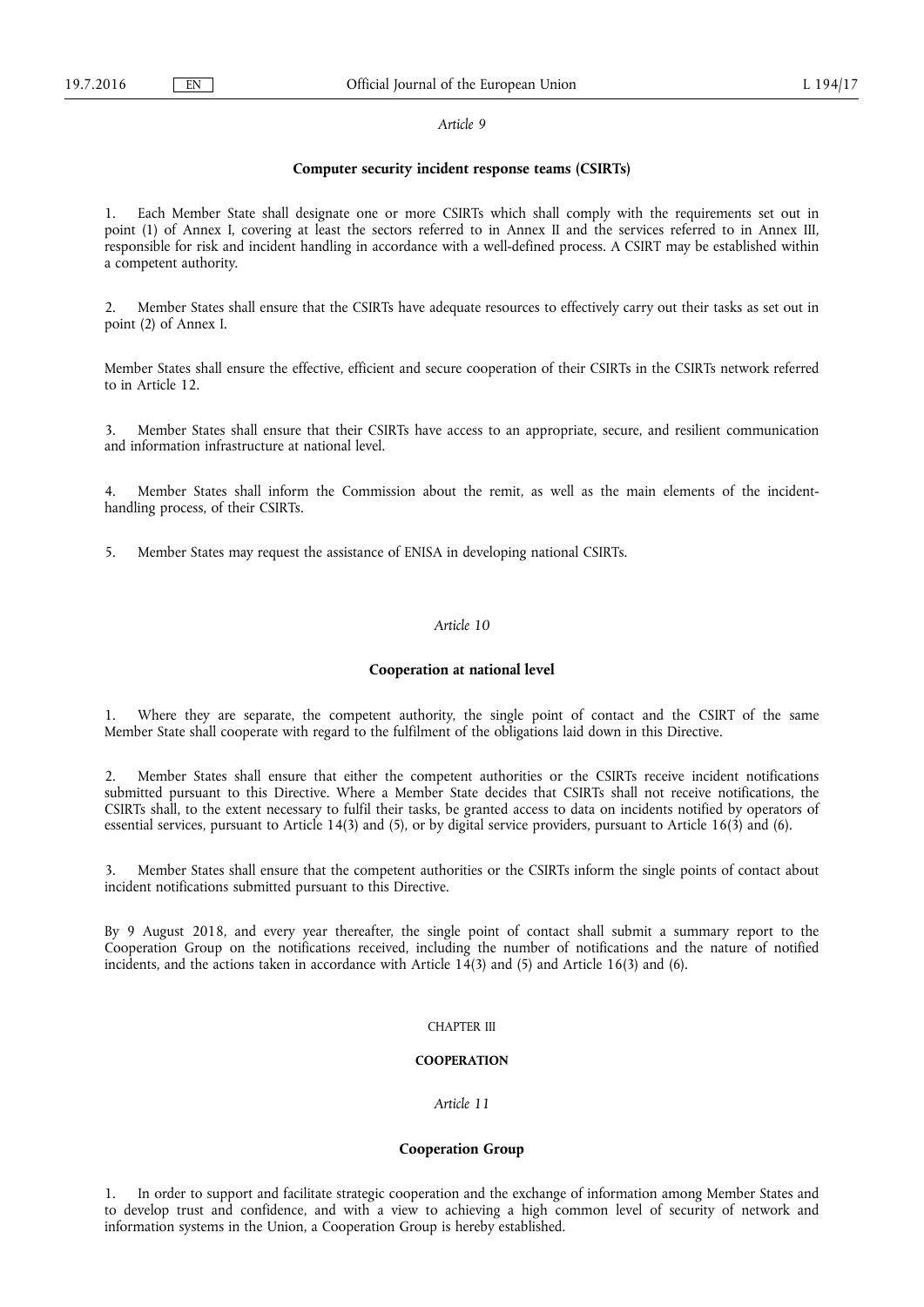The Cooperation Group shall carry out its tasks on the basis of biennial work programmes as referred to in the second subparagraph of paragraph 3.

2. The Cooperation Group shall be composed of representatives of the Member States, the Commission and ENISA.

Where appropriate, the Cooperation Group may invite representatives of the relevant stakeholders to participate in its work.

The Commission shall provide the secretariat.

- 3. The Cooperation Group shall have the following tasks:
- (a) providing strategic guidance for the activities of the CSIRTs network established under Article 12;
- (b) exchanging best practice on the exchange of information related to incident notification as referred to in Article  $14(3)$  and  $(5)$  and Article 16(3) and  $(6)$ ;
- (c) exchanging best practice between Member States and, in collaboration with ENISA, assisting Member States in building capacity to ensure the security of network and information systems;
- (d) discussing capabilities and preparedness of the Member States, and, on a voluntary basis, evaluating national strategies on the security of network and information systems and the effectiveness of CSIRTs, and identifying best practice;
- (e) exchanging information and best practice on awareness-raising and training;
- (f) exchanging information and best practice on research and development relating to the security of network and information systems;
- (g) where relevant, exchanging experiences on matters concerning the security of network and information systems with relevant Union institutions, bodies, offices and agencies;
- (h) discussing the standards and specifications referred to in Article 19 with representatives from the relevant European standardisation organisations;
- (i) collecting best practice information on risks and incidents;
- (j) examining, on an annual basis, the summary reports referred to in the second subparagraph of Article 10(3);
- (k) discussing the work undertaken with regard to exercises relating to the security of network and information systems, education programmes and training, including the work done by ENISA;
- (l) with ENISA's assistance, exchanging best practice with regard to the identification of operators of essential services by the Member States, including in relation to cross-border dependencies, regarding risks and incidents;
- (m) discussing modalities for reporting notifications of incidents as referred to in Articles 14 and 16.

By 9 February 2018 and every two years thereafter, the Cooperation Group shall establish a work programme in respect of actions to be undertaken to implement its objectives and tasks, which shall be consistent with the objectives of this Directive.

4. For the purpose of the review referred to in Article 23 and by 9 August 2018, and every year and a half thereafter, the Cooperation Group shall prepare a report assessing the experience gained with the strategic cooperation pursued under this Article.

5. The Commission shall adopt implementing acts laying down procedural arrangements necessary for the functioning of the Cooperation Group. Those implementing acts shall be adopted in accordance with the examination procedure referred to in Article 22(2).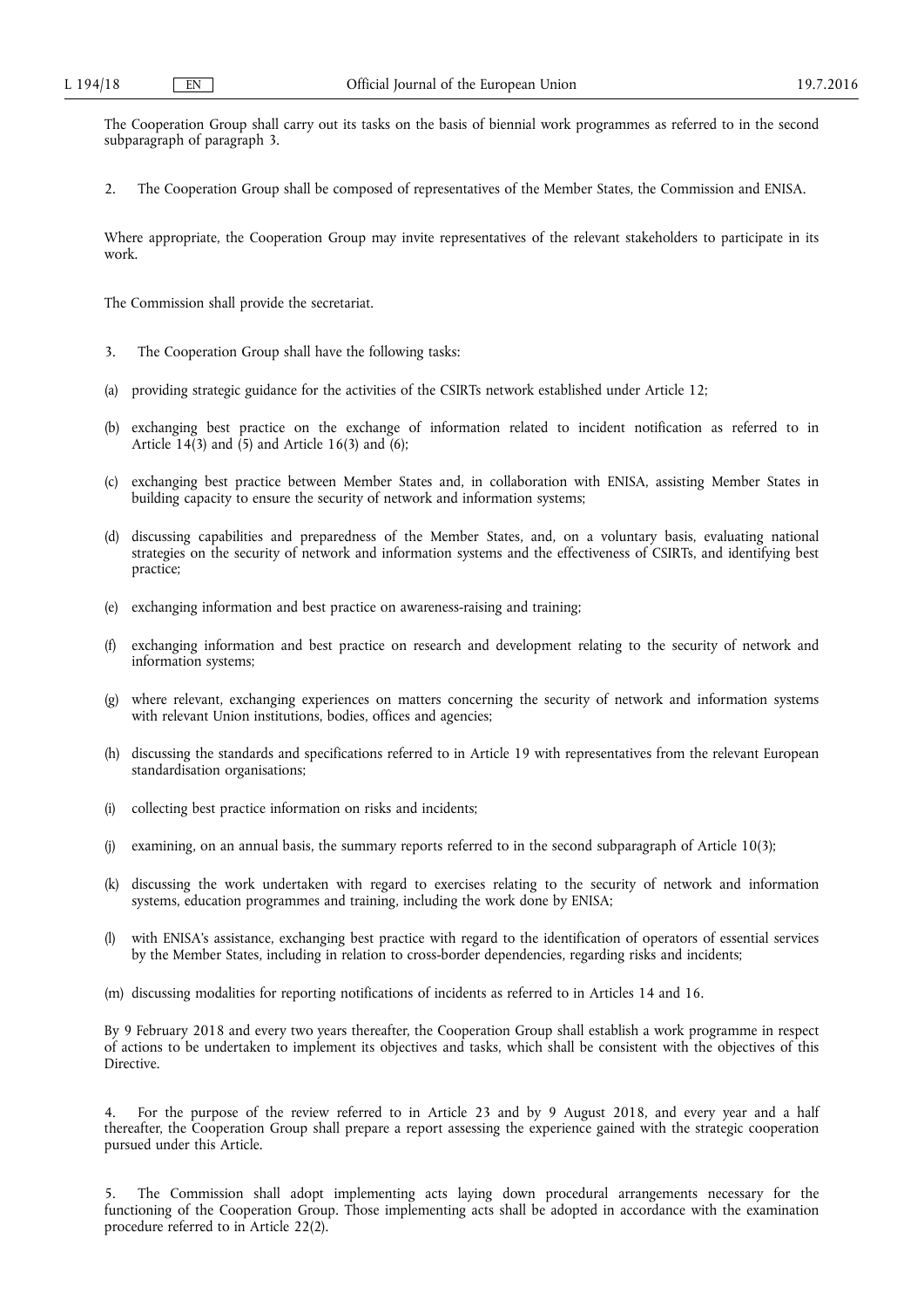For the purposes of the first subparagraph, the Commission shall submit the first draft implementing act to the committee referred to in Article 22(1) by 9 February 2017.

# *Article 12*

# **CSIRTs network**

1. In order to contribute to the development of confidence and trust between the Member States and to promote swift and effective operational cooperation, a network of the national CSIRTs is hereby established.

2. The CSIRTs network shall be composed of representatives of the Member States' CSIRTs and CERT-EU. The Commission shall participate in the CSIRTs network as an observer. ENISA shall provide the secretariat and shall actively support the cooperation among the CSIRTs.

- 3. The CSIRTs network shall have the following tasks:
- (a) exchanging information on CSIRTs' services, operations and cooperation capabilities;
- (b) at the request of a representative of a CSIRT from a Member State potentially affected by an incident, exchanging and discussing non-commercially sensitive information related to that incident and associated risks; however, any Member State's CSIRT may refuse to contribute to that discussion if there is a risk of prejudice to the investigation of the incident;
- (c) exchanging and making available on a voluntary basis non-confidential information concerning individual incidents;
- (d) at the request of a representative of a Member State's CSIRT, discussing and, where possible, identifying a coordinated response to an incident that has been identified within the jurisdiction of that same Member State;
- (e) providing Member States with support in addressing cross-border incidents on the basis of their voluntary mutual assistance;
- (f) discussing, exploring and identifying further forms of operational cooperation, including in relation to:
	- (i) categories of risks and incidents;
	- (ii) early warnings;
	- (iii) mutual assistance;
	- (iv) principles and modalities for coordination, when Member States respond to cross-border risks and incidents;
- (g) informing the Cooperation Group of its activities and of the further forms of operational cooperation discussed pursuant to point  $(\tilde{f})$ , and requesting guidance in that regard;
- (h) discussing lessons learnt from exercises relating to the security of network and information systems, including from those organised by ENISA;
- (i) at the request of an individual CSIRT, discussing the capabilities and preparedness of that CSIRT;
- (j) issuing guidelines in order to facilitate the convergence of operational practices with regard to the application of the provisions of this Article concerning operational cooperation.

4. For the purpose of the review referred to in Article 23 and by 9 August 2018, and every year and a half thereafter, the CSIRTs network shall produce a report assessing the experience gained with the operational cooperation, including conclusions and recommendations, pursued under this Article. That report shall also be submitted to the Cooperation Group.

5. The CSIRTs network shall lay down its own rules of procedure.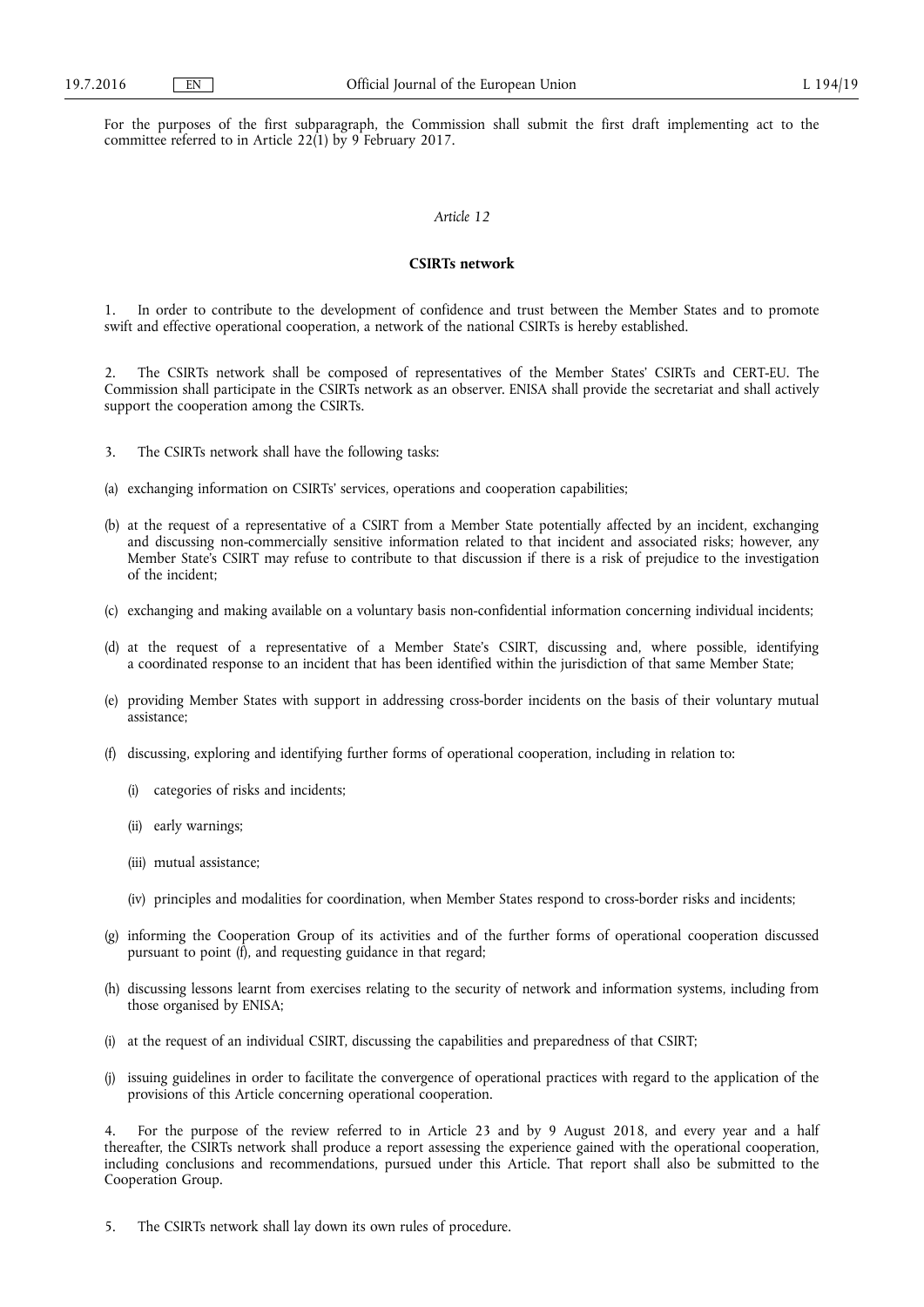#### **International cooperation**

The Union may conclude international agreements, in accordance with Article 218 TFEU, with third countries or international organisations, allowing and organising their participation in some activities of the Cooperation Group. Such agreements shall take into account the need to ensure adequate protection of data.

#### CHAPTER IV

# **SECURITY OF THE NETWORK AND INFORMATION SYSTEMS OF OPERATORS OF ESSENTIAL SERVICES**

#### *Article 14*

# **Security requirements and incident notification**

1. Member States shall ensure that operators of essential services take appropriate and proportionate technical and organisational measures to manage the risks posed to the security of network and information systems which they use in their operations. Having regard to the state of the art, those measures shall ensure a level of security of network and information systems appropriate to the risk posed.

2. Member States shall ensure that operators of essential services take appropriate measures to prevent and minimise the impact of incidents affecting the security of the network and information systems used for the provision of such essential services, with a view to ensuring the continuity of those services.

3. Member States shall ensure that operators of essential services notify, without undue delay, the competent authority or the CSIRT of incidents having a significant impact on the continuity of the essential services they provide. Notifications shall include information enabling the competent authority or the CSIRT to determine any cross-border impact of the incident. Notification shall not make the notifying party subject to increased liability.

In order to determine the significance of the impact of an incident, the following parameters in particular shall be taken into account:

(a) the number of users affected by the disruption of the essential service;

(b) the duration of the incident;

(c) the geographical spread with regard to the area affected by the incident.

5. On the basis of the information provided in the notification by the operator of essential services, the competent authority or the CSIRT shall inform the other affected Member State(s) if the incident has a significant impact on the continuity of essential services in that Member State. In so doing, the competent authority or the CSIRT shall, in accordance with Union law or national legislation that complies with Union law, preserve the security and commercial interests of the operator of essential services, as well as the confidentiality of the information provided in its notification.

Where the circumstances allow, the competent authority or the CSIRT shall provide the notifying operator of essential services with relevant information regarding the follow-up of its notification, such as information that could support the effective incident handling.

At the request of the competent authority or the CSIRT, the single point of contact shall forward notifications as referred to in the first subparagraph to single points of contact of other affected Member States.

6. After consulting the notifying operator of essential services, the competent authority or the CSIRT may inform the public about individual incidents, where public awareness is necessary in order to prevent an incident or to deal with an ongoing incident.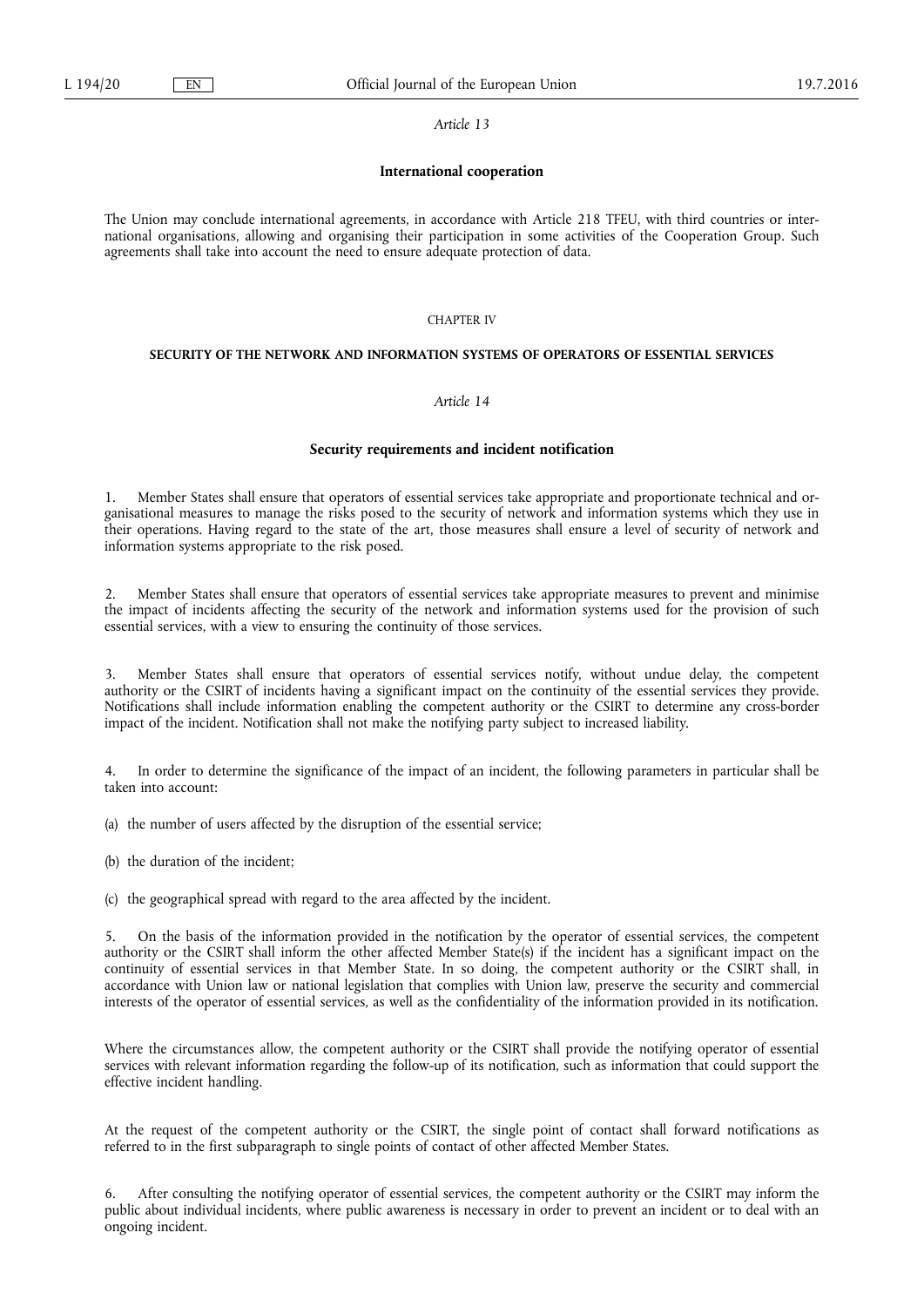7. Competent authorities acting together within the Cooperation Group may develop and adopt guidelines concerning the circumstances in which operators of essential services are required to notify incidents, including on the parameters to determine the significance of the impact of an incident as referred to in paragraph 4.

#### *Article 15*

#### **Implementation and enforcement**

1. Member States shall ensure that the competent authorities have the necessary powers and means to assess the compliance of operators of essential services with their obligations under Article 14 and the effects thereof on the security of network and information systems.

2. Member States shall ensure that the competent authorities have the powers and means to require operators of essential services to provide:

- (a) the information necessary to assess the security of their network and information systems, including documented security policies;
- (b) evidence of the effective implementation of security policies, such as the results of a security audit carried out by the competent authority or a qualified auditor and, in the latter case, to make the results thereof, including the underlying evidence, available to the competent authority.

When requesting such information or evidence, the competent authority shall state the purpose of the request and specify what information is required.

3. Following the assessment of information or results of security audits referred to in paragraph 2, the competent authority may issue binding instructions to the operators of essential services to remedy the deficiencies identified.

4. The competent authority shall work in close cooperation with data protection authorities when addressing incidents resulting in personal data breaches.

#### CHAPTER V

#### **SECURITY OF THE NETWORK AND INFORMATION SYSTEMS OF DIGITAL SERVICE PROVIDERS**

# *Article 16*

#### **Security requirements and incident notification**

1. Member States shall ensure that digital service providers identify and take appropriate and proportionate technical and organisational measures to manage the risks posed to the security of network and information systems which they use in the context of offering services referred to in Annex III within the Union. Having regard to the state of the art, those measures shall ensure a level of security of network and information systems appropriate to the risk posed, and shall take into account the following elements:

- (a) the security of systems and facilities;
- (b) incident handling;
- (c) business continuity management;
- (d) monitoring, auditing and testing;
- (e) compliance with international standards.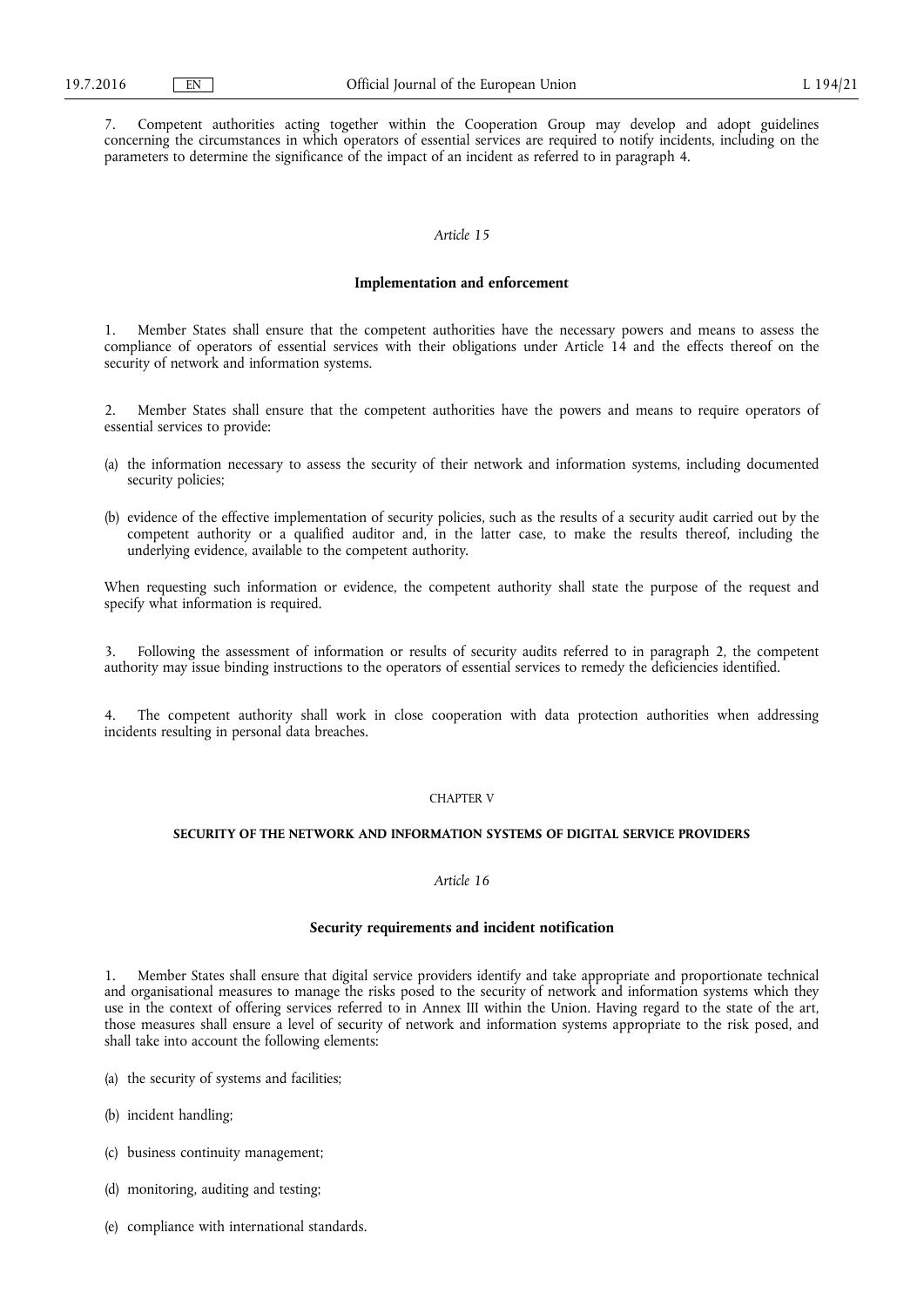2. Member States shall ensure that digital service providers take measures to prevent and minimise the impact of incidents affecting the security of their network and information systems on the services referred to in Annex III that are offered within the Union, with a view to ensuring the continuity of those services.

3. Member States shall ensure that digital service providers notify the competent authority or the CSIRT without undue delay of any incident having a substantial impact on the provision of a service as referred to in Annex III that they offer within the Union. Notifications shall include information to enable the competent authority or the CSIRT to determine the significance of any cross-border impact. Notification shall not make the notifying party subject to increased liability.

4. In order to determine whether the impact of an incident is substantial, the following parameters in particular shall be taken into account:

- (a) the number of users affected by the incident, in particular users relying on the service for the provision of their own services;
- (b) the duration of the incident;
- (c) the geographical spread with regard to the area affected by the incident;
- (d) the extent of the disruption of the functioning of the service;
- (e) the extent of the impact on economic and societal activities.

The obligation to notify an incident shall only apply where the digital service provider has access to the information needed to assess the impact of an incident against the parameters referred to in the first subparagraph.

Where an operator of essential services relies on a third-party digital service provider for the provision of a service which is essential for the maintenance of critical societal and economic activities, any significant impact on the continuity of the essential services due to an incident affecting the digital service provider shall be notified by that operator.

6. Where appropriate, and in particular if the incident referred to in paragraph 3 concerns two or more Member States, the competent authority or the CSIRT shall inform the other affected Member States. In so doing, the competent authorities, CSIRTs and single points of contact shall, in accordance with Union law, or national legislation that complies with Union law, preserve the digital service provider's security and commercial interests as well as the confidentiality of the information provided.

7. After consulting the digital service provider concerned, the competent authority or the CSIRT and, where appropriate, the authorities or the CSIRTs of other Member States concerned may inform the public about individual incidents or require the digital service provider to do so, where public awareness is necessary in order to prevent an incident or to deal with an ongoing incident, or where disclosure of the incident is otherwise in the public interest.

8. The Commission shall adopt implementing acts in order to specify further the elements referred to in paragraph 1 and the parameters listed in paragraph 4 of this Article. Those implementing acts shall be adopted in accordance with the examination procedure referred to in Article 22(2) by 9 August 2017.

The Commission may adopt implementing acts laying down the formats and procedures applicable to notification requirements. Those implementing acts shall be adopted in accordance with the examination procedure referred to in Article 22(2).

10. Without prejudice to Article 1(6), Member States shall not impose any further security or notification requirements on digital service providers.

11. Chapter V shall not apply to micro- and small enterprises as defined in Commission Recommendation 2003/361/EC (<sup>1</sup>).

<sup>(</sup> 1 ) Commission Recommendation 2003/361/EC of 6 May 2003 concerning the definition of micro, small and medium–sized enterprises (OJ L 124, 20.5.2003, p. 36).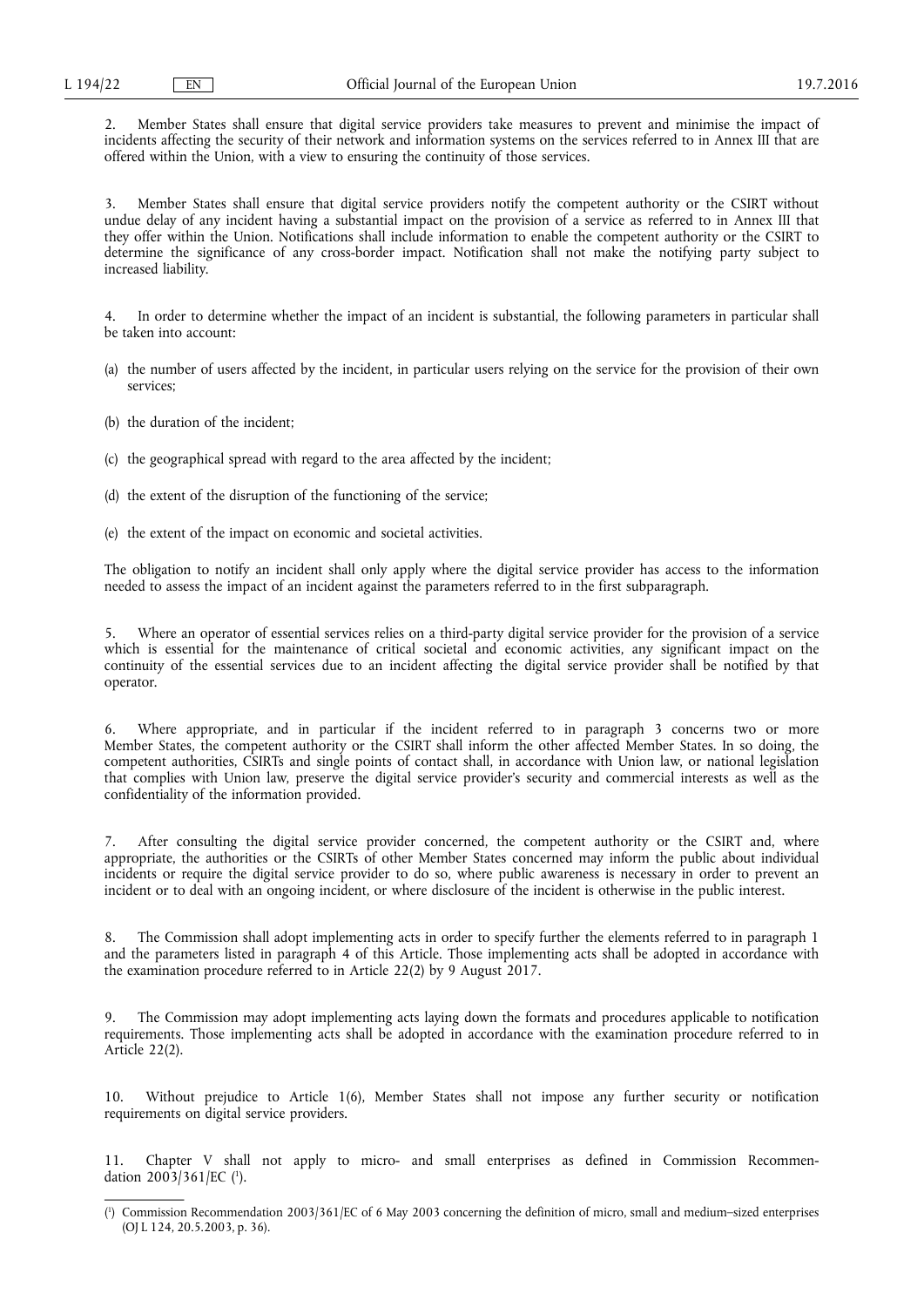#### **Implementation and enforcement**

1. Member States shall ensure that the competent authorities take action, if necessary, through *ex post* supervisory measures, when provided with evidence that a digital service provider does not meet the requirements laid down in Article 16. Such evidence may be submitted by a competent authority of another Member State where the service is provided.

2. For the purposes of paragraph 1, the competent authorities shall have the necessary powers and means to require digital service providers to:

- (a) provide the information necessary to assess the security of their network and information systems, including documented security policies;
- (b) remedy any failure to meet the requirements laid down in Article 16.

If a digital service provider has its main establishment or a representative in a Member State, but its network and information systems are located in one or more other Member States, the competent authority of the Member State of the main establishment or of the representative and the competent authorities of those other Member States shall cooperate and assist each other as necessary. Such assistance and cooperation may cover information exchanges between the competent authorities concerned and requests to take the supervisory measures referred to in paragraph 2.

# *Article 18*

#### **Jurisdiction and territoriality**

1. For the purposes of this Directive, a digital service provider shall be deemed to be under the jurisdiction of the Member State in which it has its main establishment. A digital service provider shall be deemed to have its main establishment in a Member State when it has its head office in that Member State.

2. A digital service provider that is not established in the Union, but offers services referred to in Annex III within the Union, shall designate a representative in the Union. The representative shall be established in one of those Member States where the services are offered. The digital service provider shall be deemed to be under the jurisdiction of the Member State where the representative is established.

3. The designation of a representative by the digital service provider shall be without prejudice to legal actions which could be initiated against the digital service provider itself.

#### CHAPTER VI

# **STANDARDISATION AND VOLUNTARY NOTIFICATION**

# *Article 19*

#### **Standardisation**

1. In order to promote convergent implementation of Article 14(1) and (2) and Article 16(1) and (2), Member States shall, without imposing or discriminating in favour of the use of a particular type of technology, encourage the use of European or internationally accepted standards and specifications relevant to the security of network and information systems.

2. ENISA, in collaboration with Member States, shall draw up advice and guidelines regarding the technical areas to be considered in relation to paragraph 1 as well as regarding already existing standards, including Member States' national standards, which would allow for those areas to be covered.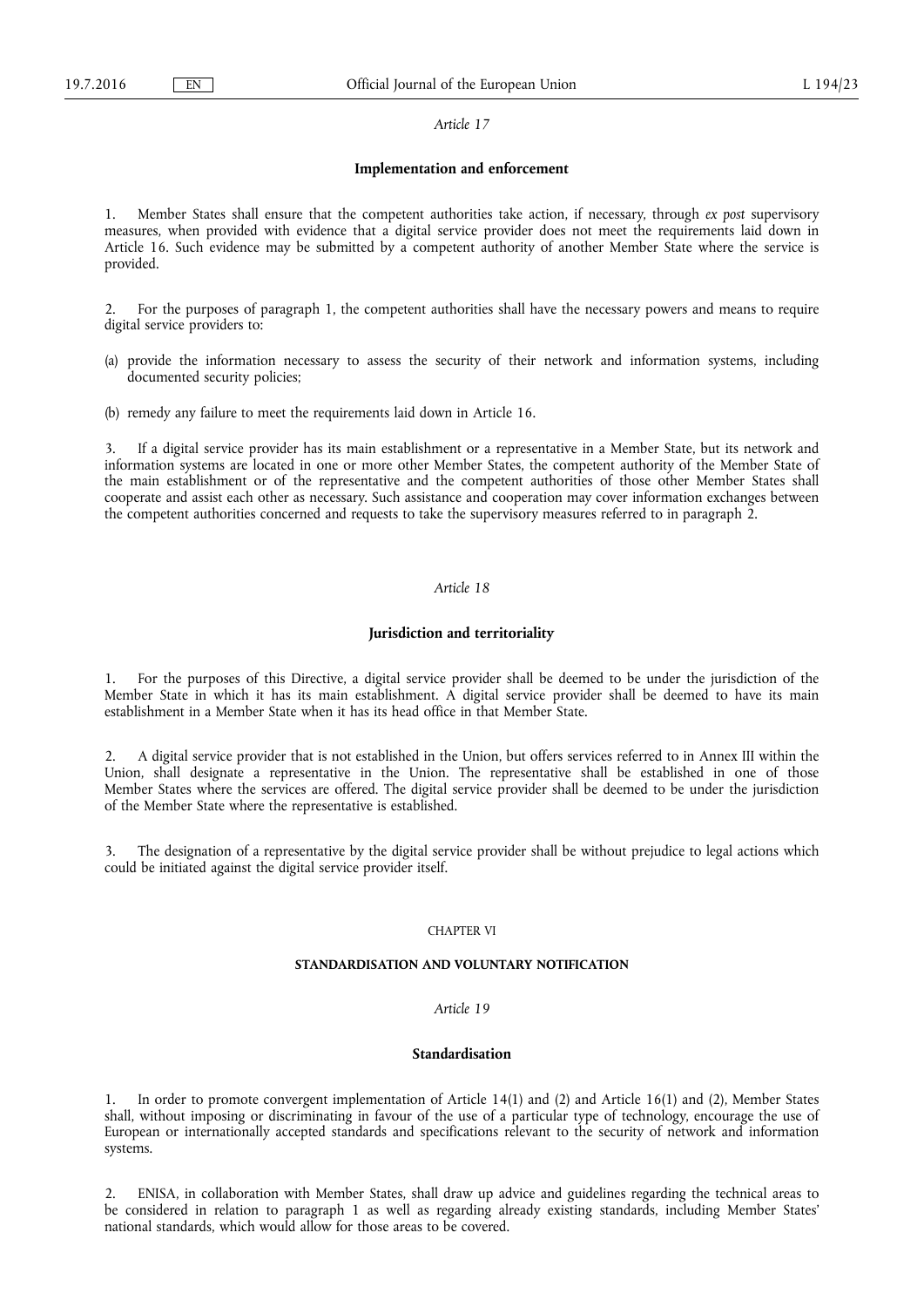#### **Voluntary notification**

1. Without prejudice to Article 3, entities which have not been identified as operators of essential services and are not digital service providers may notify, on a voluntary basis, incidents having a significant impact on the continuity of the services which they provide.

2. When processing notifications, Member States shall act in accordance with the procedure set out in Article 14. Member States may prioritise the processing of mandatory notifications over voluntary notifications. Voluntary notifications shall only be processed where such processing does not constitute a disproportionate or undue burden on Member States concerned.

Voluntary notification shall not result in the imposition upon the notifying entity of any obligations to which it would not have been subject had it not given that notification.

#### CHAPTER VII

#### **FINAL PROVISIONS**

#### *Article 21*

## **Penalties**

Member States shall lay down the rules on penalties applicable to infringements of national provisions adopted pursuant to this Directive and shall take all measures necessary to ensure that they are implemented. The penalties provided for shall be effective, proportionate and dissuasive. Member States shall, by 9 May 2018, notify the Commission of those rules and of those measures and shall notify it, without delay, of any subsequent amendment affecting them.

### *Article 22*

#### **Committee procedure**

1. The Commission shall be assisted by the Network and Information Systems Security Committee. That committee shall be a committee within the meaning of Regulation (EU) No 182/2011.

2. Where reference is made to this paragraph, Article 5 of Regulation (EU) No 182/2011 shall apply.

#### *Article 23*

#### **Review**

1. By 9 May 2019, the Commission shall submit a report to the European Parliament and to Council, assessing the consistency of the approach taken by Member States in the identification of the operators of essential services.

2. The Commission shall periodically review the functioning of this Directive and report to the European Parliament and to the Council. For this purpose and with a view to further advancing the strategic and operational cooperation, the Commission shall take into account the reports of the Cooperation Group and the CSIRTs network on the experience gained at a strategic and operational level. In its review, the Commission shall also assess the lists contained in Annexes II and III, and the consistency in the identification of operators of essential services and services in the sectors referred to in Annex II. The first report shall be submitted by 9 May 2021.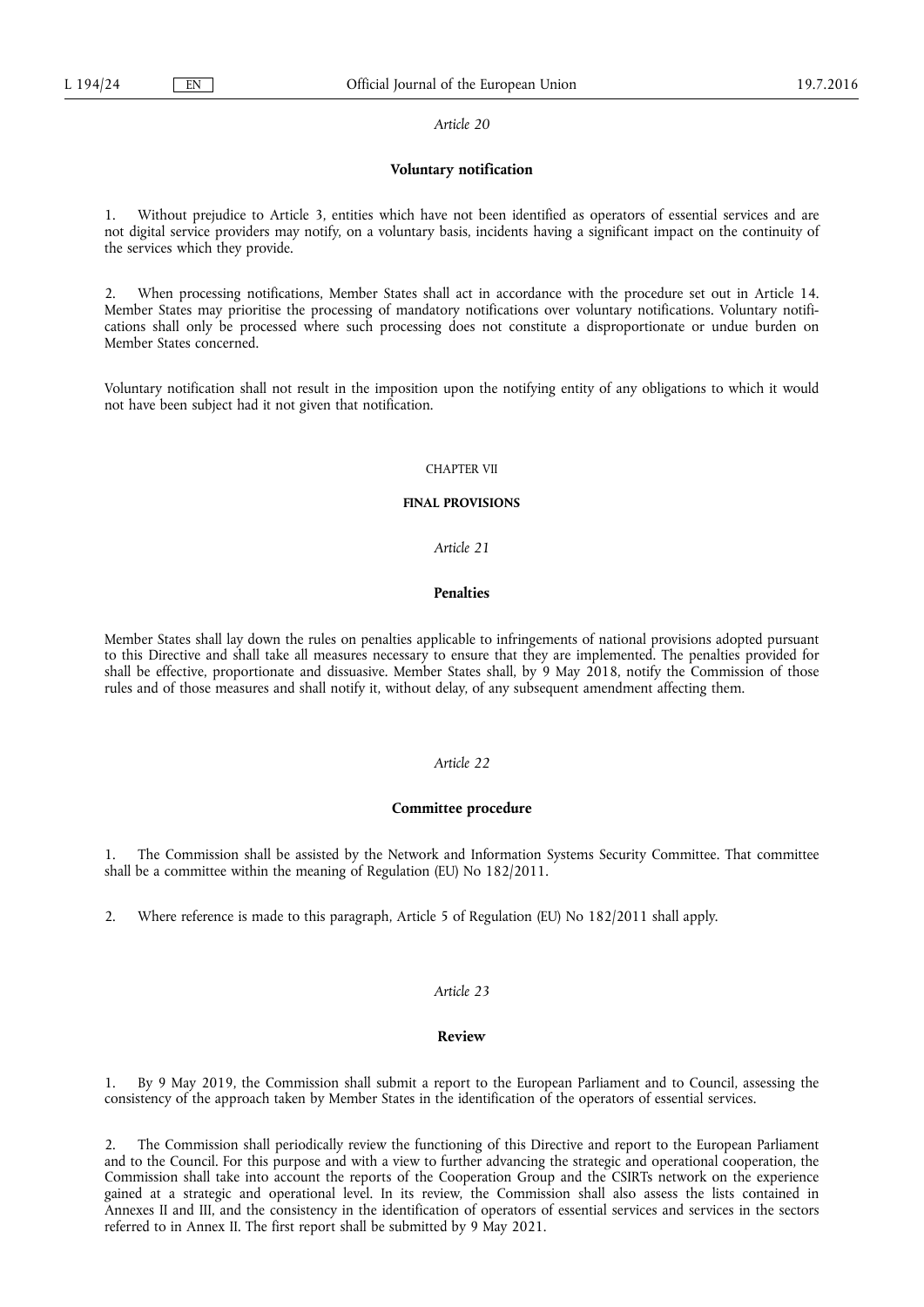# **Transitional measures**

1. Without prejudice to Article 25 and with a view to providing Member States with additional possibilities for appropriate cooperation during the period of transposition, the Cooperation Group and the CSIRTs network shall begin to perform the tasks set out in Articles 11(3) and 12(3) respectively by 9 February 2017.

2. For the period from 9 February 2017 to 9 November 2018, and for the purposes of supporting Member States in taking a consistent approach in the process of identification of operators of essential services, the Cooperation Group shall discuss the process, substance and type of national measures allowing for the identification of operators of essential services within a specific sector in accordance with the criteria set out in Articles 5 and 6. The Cooperation Group shall also discuss, at the request of a Member State, specific draft national measures of that Member State, allowing for the identification of operators of essential services within a specific sector in accordance with the criteria set out in Articles 5 and 6.

3. By 9 February 2017 and for the purposes of this Article, Member States shall ensure appropriate representation in the Cooperation Group and the CSIRTs network.

#### *Article 25*

#### **Transposition**

1. Member States shall adopt and publish, by 9 May 2018, the laws, regulations and administrative provisions necessary to comply with this Directive. They shall immediately inform the Commission thereof.

They shall apply those measures from 10 May 2018.

When Member States adopt those measures, they shall contain a reference to this Directive or shall be accompanied by such a reference on the occasion of their official publication. The methods of making such reference shall be laid down by Member States.

2. Member States shall communicate to the Commission the text of the main provisions of national law which they adopt in the field covered by this Directive.

#### *Article 26*

#### **Entry into force**

This Directive shall enter into force on the twentieth day following that of its publication in the *Official Journal of the European Union*.

#### *Article 27*

#### **Addressees**

This Directive is addressed to the Member States.

Done at Strasbourg, 6 July 2016.

*For the European Parliament The President*  M. SCHULZ

*For the Council The President*  I. KORČOK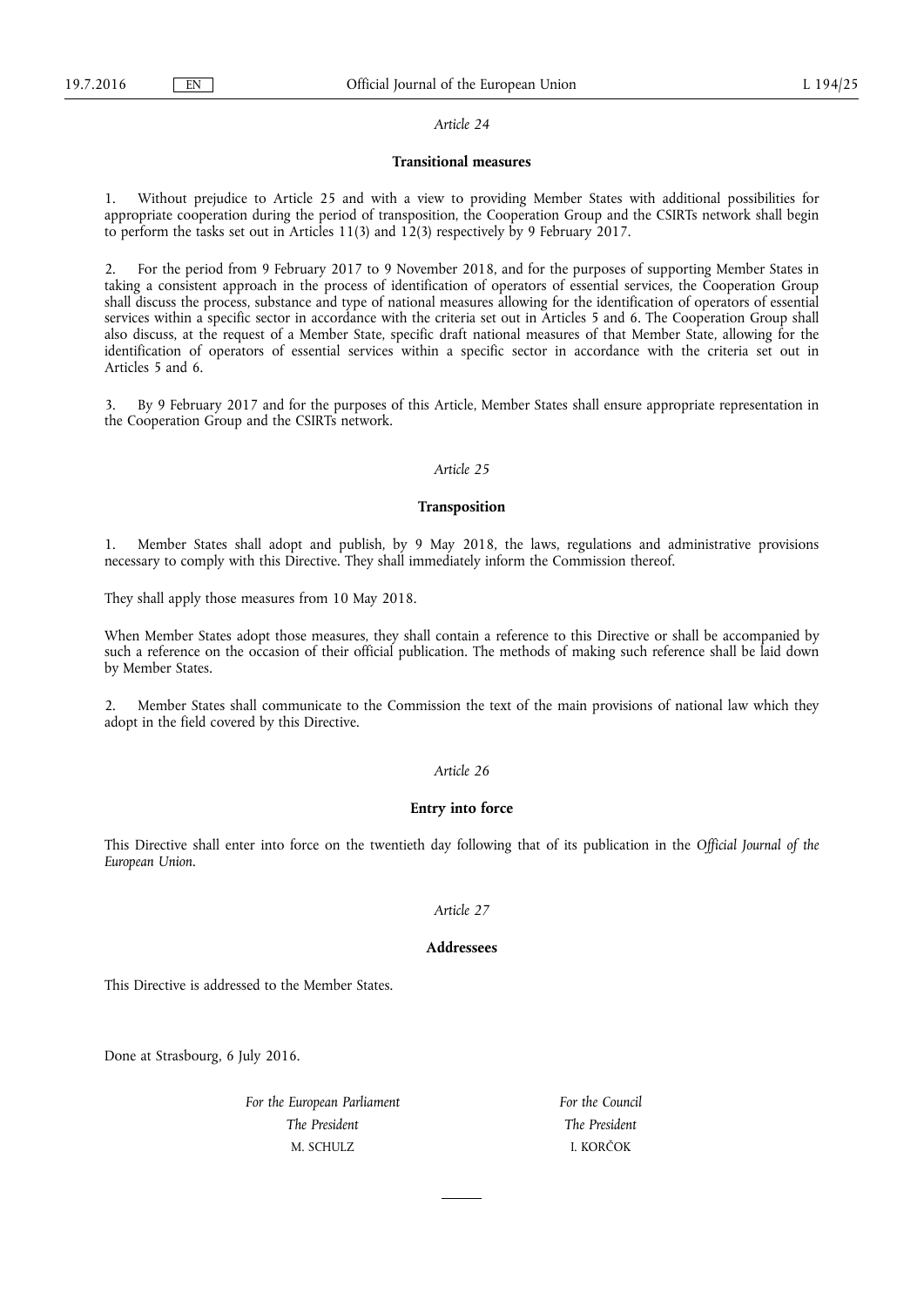## *ANNEX I*

# **REQUIREMENTS AND TASKS OF COMPUTER SECURITY INCIDENT RESPONSE TEAMS (CSIRTs)**

The requirements and tasks of CSIRTs shall be adequately and clearly defined and supported by national policy and/or regulation. They shall include the following:

- (1) Requirements for CSIRTs:
	- (a) CSIRTs shall ensure a high level of availability of their communications services by avoiding single points of failure, and shall have several means for being contacted and for contacting others at all times. Furthermore, the communication channels shall be clearly specified and well known to the constituency and cooperative partners.
	- (b) CSIRTs' premises and the supporting information systems shall be located in secure sites.
	- (c) Business continuity:
		- (i) CSIRTs shall be equipped with an appropriate system for managing and routing requests, in order to facilitate handovers.
		- (ii) CSIRTs shall be adequately staffed to ensure availability at all times.
		- (iii) CSIRTs shall rely on an infrastructure the continuity of which is ensured. To that end, redundant systems and backup working space shall be available.
	- (d) CSIRTs shall have the possibility to participate, where they wish to do so, in international cooperation networks.
- (2) CSIRTs' tasks:
	- (a) CSIRTs' tasks shall include at least the following:
		- (i) monitoring incidents at a national level;
		- (ii) providing early warning, alerts, announcements and dissemination of information to relevant stakeholders about risks and incidents;
		- (iii) responding to incidents;
		- (iv) providing dynamic risk and incident analysis and situational awareness;
		- (v) participating in the CSIRTs network.
	- (b) CSIRTs shall establish cooperation relationships with the private sector.
	- (c) To facilitate cooperation, CSIRTs shall promote the adoption and use of common or standardised practices for:
		- (i) incident and risk-handling procedures;
		- (ii) incident, risk and information classification schemes.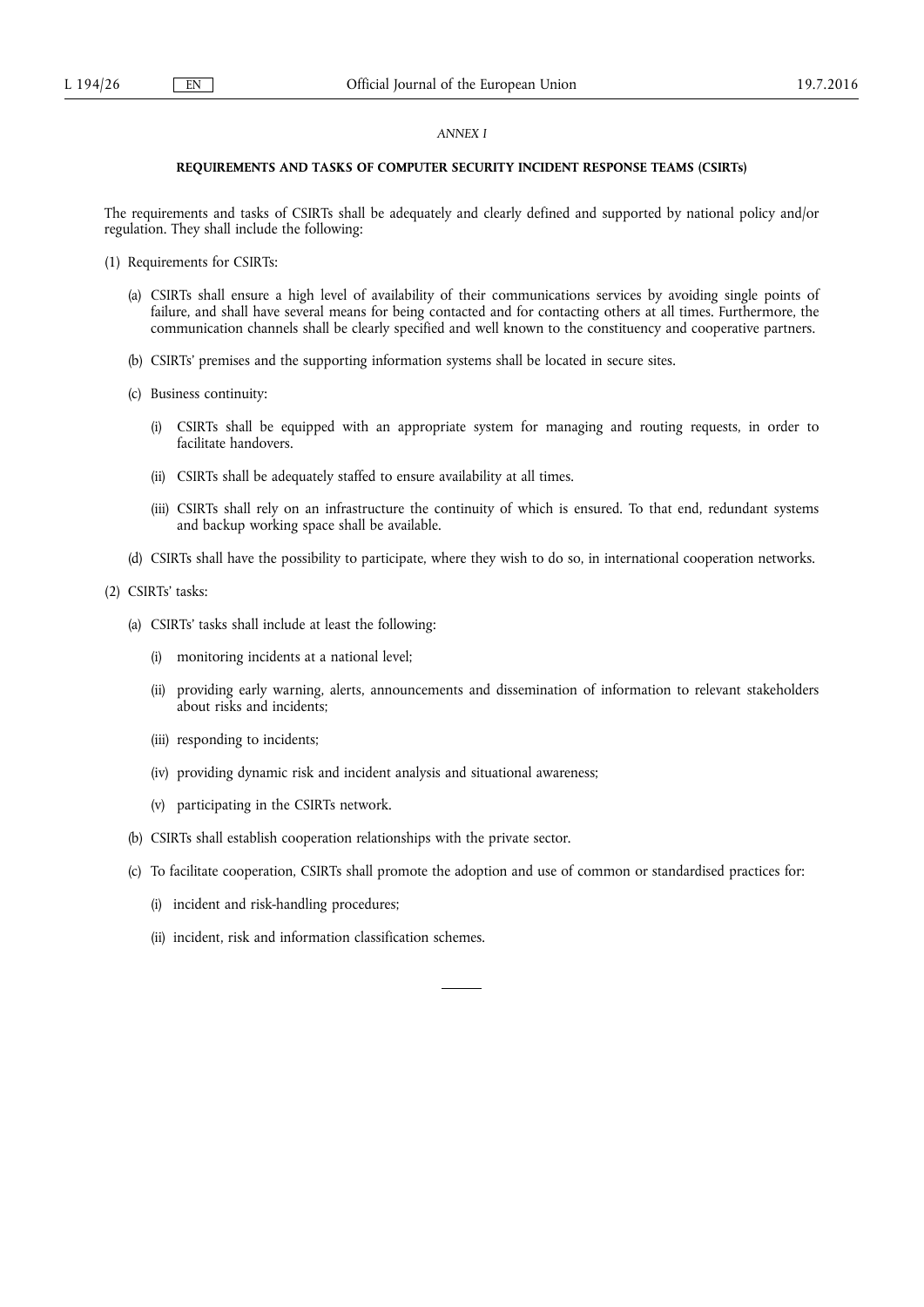# *ANNEX II*

# **TYPES OF ENTITIES FOR THE PURPOSES OF POINT (4) OF ARTICLE 4**

| Sector       | Subsector         | Type of entity                                                                                                                                                                                                                                                                                                                                                                                                                                         |
|--------------|-------------------|--------------------------------------------------------------------------------------------------------------------------------------------------------------------------------------------------------------------------------------------------------------------------------------------------------------------------------------------------------------------------------------------------------------------------------------------------------|
| 1. Energy    | (a) Electricity   | - Electricity undertakings as defined in point (35) of Article 2<br>of Directive 2009/72/EC of the European Parliament and of<br>the Council (1), which carry out the function of 'supply' as de-<br>fined in point (19) of Article 2 of that Directive                                                                                                                                                                                                |
|              |                   | - Distribution system operators as defined in point (6) of<br>Article 2 of Directive 2009/72/EC                                                                                                                                                                                                                                                                                                                                                        |
|              |                   | - Transmission system operators as defined in point (4) of<br>Article 2 of Directive 2009/72/EC                                                                                                                                                                                                                                                                                                                                                        |
|              | $(b)$ Oil         | - Operators of oil transmission pipelines                                                                                                                                                                                                                                                                                                                                                                                                              |
|              |                   | - Operators of oil production, refining and treatment facilities,<br>storage and transmission                                                                                                                                                                                                                                                                                                                                                          |
|              | $(c)$ Gas         | — Supply undertakings as defined in point (8) of Article 2 of Di-<br>rective 2009/73/EC of the European Parliament and of the<br>Council $(2)$                                                                                                                                                                                                                                                                                                         |
|              |                   | - Distribution system operators as defined in point (6) of<br>Article 2 of Directive 2009/73/EC                                                                                                                                                                                                                                                                                                                                                        |
|              |                   | - Transmission system operators as defined in point (4) of<br>Article 2 of Directive 2009/73/EC                                                                                                                                                                                                                                                                                                                                                        |
|              |                   | - Storage system operators as defined in point (10) of Article 2<br>of Directive 2009/73/EC                                                                                                                                                                                                                                                                                                                                                            |
|              |                   | - LNG system operators as defined in point (12) of Article 2 of<br>Directive 2009/73/EC                                                                                                                                                                                                                                                                                                                                                                |
|              |                   | - Natural gas undertakings as defined in point (1) of Article 2<br>of Directive 2009/73/EC                                                                                                                                                                                                                                                                                                                                                             |
|              |                   | - Operators of natural gas refining and treatment facilities                                                                                                                                                                                                                                                                                                                                                                                           |
| 2. Transport | (a) Air transport | - Air carriers as defined in point (4) of Article 3 of Regulation<br>(EC) No 300/2008 of the European Parliament and of the<br>Council $(3)$                                                                                                                                                                                                                                                                                                           |
|              |                   | - Airport managing bodies as defined in point (2) of Article 2<br>of Directive 2009/12/EC of the European Parliament and of<br>the Council (4), airports as defined in point (1) of Article 2 of<br>that Directive, including the core airports listed in Section 2<br>of Annex II to Regulation (EU) No 1315/2013 of the Euro-<br>pean Parliament and of the Council (5), and entities operating<br>ancillary installations contained within airports |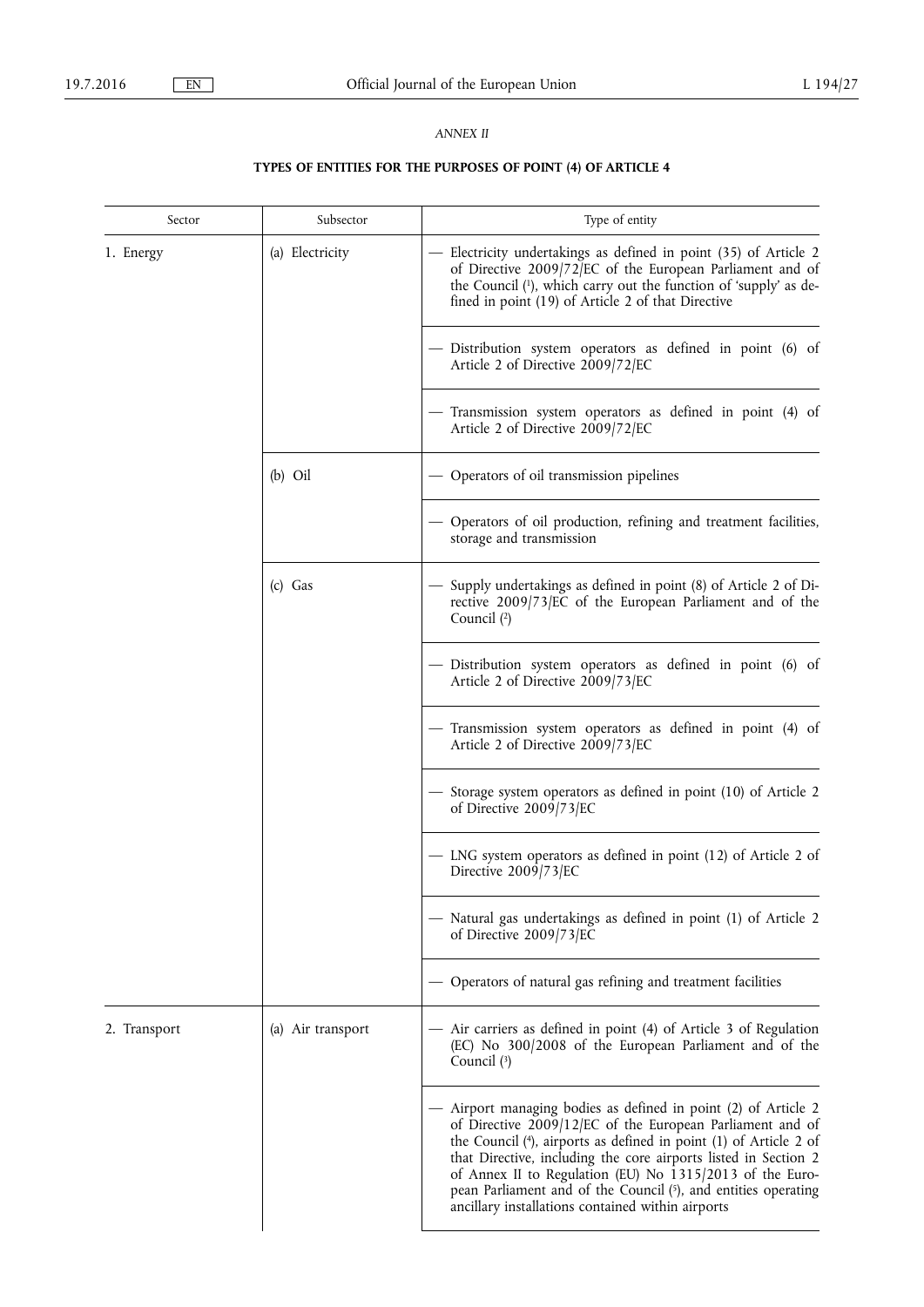| Sector                                   | Subsector                                                              | Type of entity                                                                                                                                                                                                                                                                                                                    |
|------------------------------------------|------------------------------------------------------------------------|-----------------------------------------------------------------------------------------------------------------------------------------------------------------------------------------------------------------------------------------------------------------------------------------------------------------------------------|
|                                          |                                                                        | - Traffic management control operators providing air traffic<br>control (ATC) services as defined in point (1) of Article 2 of<br>Regulation (EC) No 549/2004 of the European Parliament<br>and of the Council (6)                                                                                                                |
|                                          | (b) Rail transport                                                     | - Infrastructure managers as defined in point (2) of Article 3 of<br>Directive 2012/34/EU of the European Parliament and of the<br>Council (7)                                                                                                                                                                                    |
|                                          |                                                                        | - Railway undertakings as defined in point (1) of Article 3 of<br>Directive 2012/34/EU, including operators of service facilities<br>as defined in point (12) of Article 3 of Directive 2012/34/EU                                                                                                                                |
|                                          | (c) Water transport                                                    | - Inland, sea and coastal passenger and freight water transport<br>companies, as defined for maritime transport in Annex I to<br>Regulation (EC) No 725/2004 of the European Parliament<br>and of the Council (8), not including the individual vessels op-<br>erated by those companies                                          |
|                                          |                                                                        | - Managing bodies of ports as defined in point (1) of Article 3<br>of Directive 2005/65/EC of the European Parliament and of<br>the Council (9), including their port facilities as defined in<br>point (11) of Article 2 of Regulation (EC) No 725/2004, and<br>entities operating works and equipment contained within<br>ports |
|                                          |                                                                        | - Operators of vessel traffic services as defined in point (o) of<br>Article 3 of Directive 2002/59/EC of the European Parliament<br>and of the Council (10)                                                                                                                                                                      |
|                                          | (d) Road transport                                                     | - Road authorities as defined in point (12) of Article 2 of Com-<br>mission Delegated Regulation (EU) 2015/962 (11) responsible<br>for traffic management control                                                                                                                                                                 |
|                                          |                                                                        | - Operators of Intelligent Transport Systems as defined in<br>point (1) of Article 4 of Directive 2010/40/EU of the Euro-<br>pean Parliament and of the Council (12)                                                                                                                                                              |
| 3. Banking                               |                                                                        | Credit institutions as defined in point (1) of Article 4 of Regu-<br>lation (EU) No 575/2013 of the European Parliament and of the<br>Council $(13)$                                                                                                                                                                              |
| 4. Financial market in-<br>frastructures |                                                                        | - Operators of trading venues as defined in point (24) of<br>Article 4 of Directive 2014/65/EU of the European Parliament<br>and of the Council $(14)$                                                                                                                                                                            |
|                                          |                                                                        | - Central counterparties (CCPs) as defined in point (1) of<br>Article 2 of Regulation (EU) No 648/2012 of the Euro-<br>pean Parliament and of the Council (15)                                                                                                                                                                    |
| 5. Health sector                         | Health care settings (in-<br>cluding hospitals and<br>private clinics) | Healthcare providers as defined in point (g) of Article 3 of<br>Directive 2011/24/EU of the European Parliament and of the<br>Council $(16)$                                                                                                                                                                                      |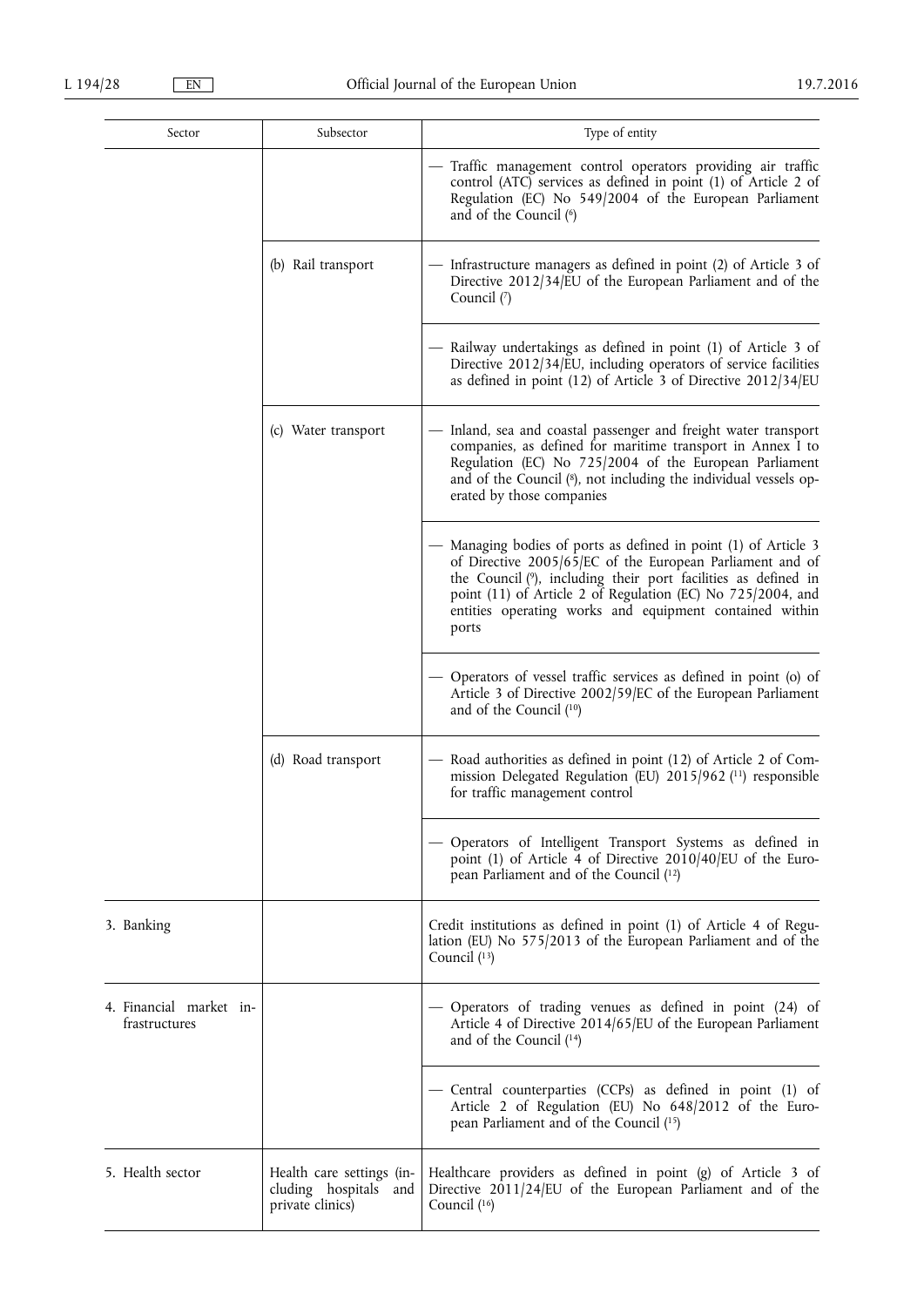| Sector                                       | Subsector | Type of entity                                                                                                                                                                                                                                                                                                                                                                    |
|----------------------------------------------|-----------|-----------------------------------------------------------------------------------------------------------------------------------------------------------------------------------------------------------------------------------------------------------------------------------------------------------------------------------------------------------------------------------|
| 6. Drinking water supply<br>and distribution |           | Suppliers and distributors of water intended for human consump-<br>tion as defined in point (1)(a) of Article 2 of Council Direc-<br>tive 98/83/EC (17) but excluding distributors for whom distribu-<br>tion of water for human consumption is only part of their general<br>activity of distributing other commodities and goods which are<br>not considered essential services |
| 7. Digital Infrastructure                    |           | $-$ IXPs                                                                                                                                                                                                                                                                                                                                                                          |
|                                              |           | - DNS service providers                                                                                                                                                                                                                                                                                                                                                           |
|                                              |           | - TLD name registries                                                                                                                                                                                                                                                                                                                                                             |

( 1) Directive 2009/72/EC of the European Parliament and of the Council of 13 July 2009 concerning common rules for the internal market in electricity and repealing Directive 2003/54/EC (OJ L 211, 14.8.2009, p. 55).

( 2) Directive 2009/73/EC of the European Parliament and of the Council of 13 July 2009 concerning common rules for the internal market in natural gas and repealing Directive 2003/55/EC (OJ L 211, 14.8.2009, p. 94).

( 3) Regulation (EC) No 300/2008 of the European Parliament and of the Council of 11 March 2008 on common rules in the field of civil aviation security and repealing Regulation (EC) No 2320/2002 (OJ L 97, 9.4.2008, p. 72).

- ( 4) Directive 2009/12/EC of the European Parliament and of the Council of 11 March 2009 on airport charges (OJ L 70, 14.3.2009, p. 11).
- ( 5) Regulation (EU) No 1315/2013 of the European Parliament and of the Council of 11 December 2013 on Union guidelines for the development of the trans–European transport network and repealing Decision No 661/2010/EU (OJ L 348, 20.12.2013, p. 1).
- ( 6) Regulation (EC) No 549/2004 of the European Parliament and of the Council of 10 March 2004 laying down the framework for the creation of the single European sky (the framework Regulation) (OJ L 96, 31.3.2004, p. 1).

( 7) Directive 2012/34/EU of the European Parliament and of the Council of 21 November 2012 establishing a single European railway area (OJ L 343, 14.12.2012, p. 32).

- ( 8) Regulation (EC) No 725/2004 of the European Parliament and of the Council of 31 March 2004 on enhancing ship and port facility security (OJ L 129, 29.4.2004, p. 6).
- ( 9) Directive 2005/65/EC of the European Parliament and of the Council of 26 October 2005 on enhancing port security (OJ L 310, 25.11.2005, p. 28).

( 10) Directive 2002/59/EC of the European Parliament and of the Council of 27 June 2002 establishing a Community vessel traffic monitoring and information system and repealing Council Directive 93/75/EEC (OJ L 208, 5.8.2002, p. 10).

- ( 11) Commission Delegated Regulation (EU) 2015/962 of 18 December 2014 supplementing Directive 2010/40/EU of the European Parliament and of the Council with regard to the provision of EU–wide real–time traffic information services (OJ L 157, 23.6.2015, p. 21).
- ( 12) Directive 2010/40/EU of the European Parliament and of the Council of 7 July 2010 on the framework for the deployment of Intelligent Transport Systems in the field of road transport and for interfaces with other modes of transport (OJ L 207, 6.8.2010, p. 1).
- ( 13) Regulation (EU) No 575/2013 of the European Parliament and of the Council of 26 June 2013 on prudential requirements for credit institutions and investment firms and amending Regulation (EU) No 648/2012 (OJ L 176, 27.6.2013, p. 1).
- ( 14) Directive 2014/65/EU of the European Parliament and of the Council of 15 May 2014 on markets in financial instruments and amending Directive 2002/92/EC and Directive 2011/61/EU (OJ L 173, 12.6.2014, p. 349).

( 15) Regulation (EU) No 648/2012 of the European Parliament and of the Council of 4 July 2012 on OTC derivatives, central counterparties and trade repositories (OJ L 201, 27.7.2012, p. 1).

- ( 16) Directive 2011/24/EU of the European Parliament and of the Council of 9 March 2011 on the application of patients' rights in cross–border healthcare (OJ L 88, 4.4.2011, p. 45).
- ( 17) Council Directive 98/83/EC of 3 November 1998 on the quality of water intended for human consumption (OJ L 330, 5.12.1998, p. 32).